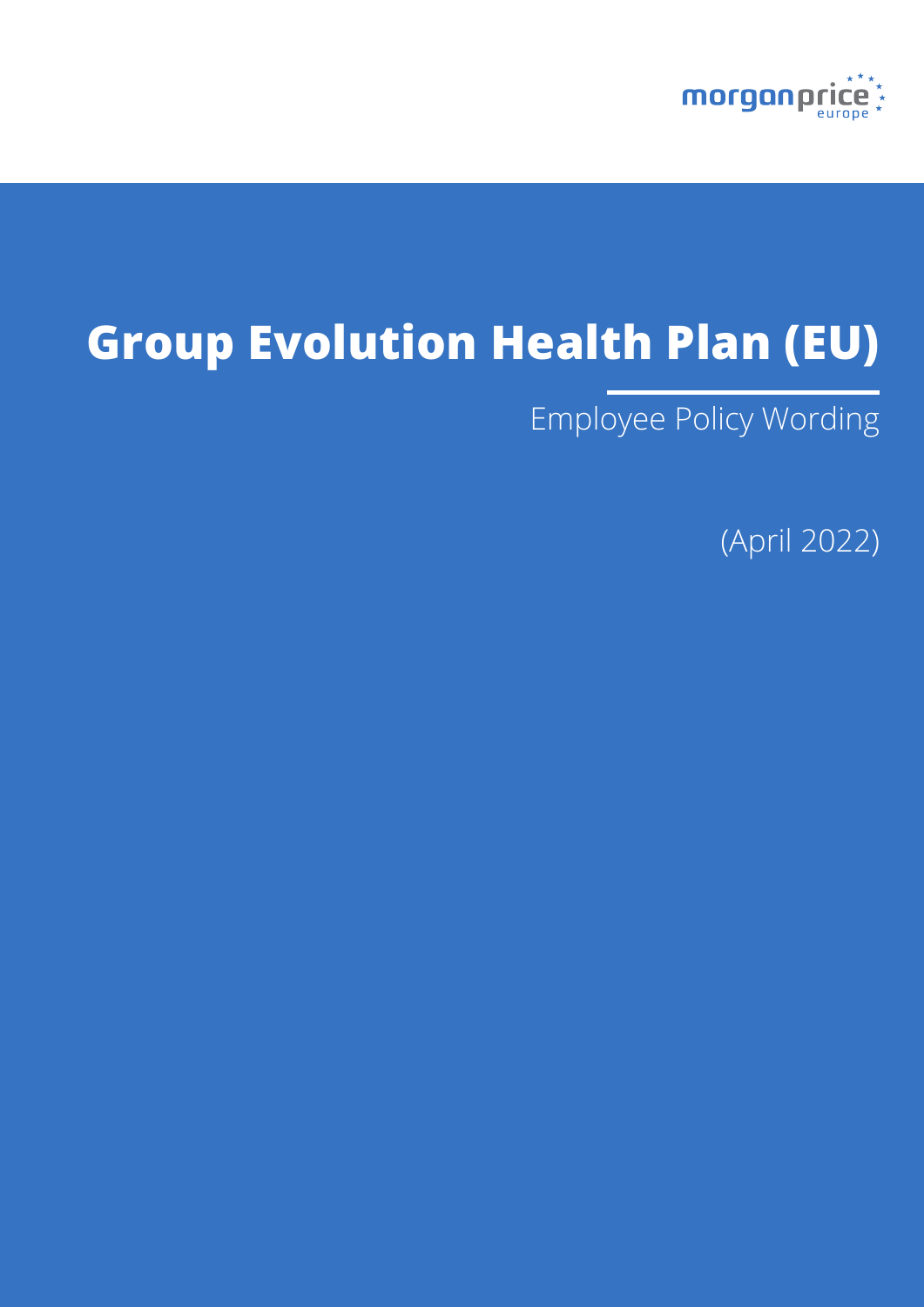

## **Contents**

## **1. Introduction to this policy**

- a. Contract of insurance
- b. Provision of insurance services and benefits
- c. Understanding the scope of this insurance
- d. Our promise of service
- e. Cooling-off period
- f. Queries on this policy
- g. Data Protection & Privacy Notice

## **2. Eligibility**

- a. Who can apply
- b. Conditions of acceptance
- c. Declarations and changes

## **3. Underwriting**

- a. Full Medical Underwriting (FMU)
- b. Moratorium Underwriting
- c. Medical History Disregarded (MHD)

## **4. How to claim**

- a. Emergency assistance/evacuation claims
- b. Claims requiring pre-authorisation
- c. Reimbursement claims
- d. General claims guidance notes
- e. Settlement of claims

## **5. Words and phrases used in this policy**

## **6. General exclusions**

## **7. General policy administration**

- a. Commencement of cover
- b. Adding or removing your dependants
- c. Maintaining cover
- d. Alterations to this policy
- e. Changing the plan type
- f. Policy duration and premium payment
- g. Temporary return to your home country
- h. Cancelling this policy
- i. Termination
- j. Death of you and/or your covered dependants
- k. Other insurance
- l. Subrogation
- m. Help and intervention
- n. Compliance
- o. Governing law

## **8. How to make a complaint**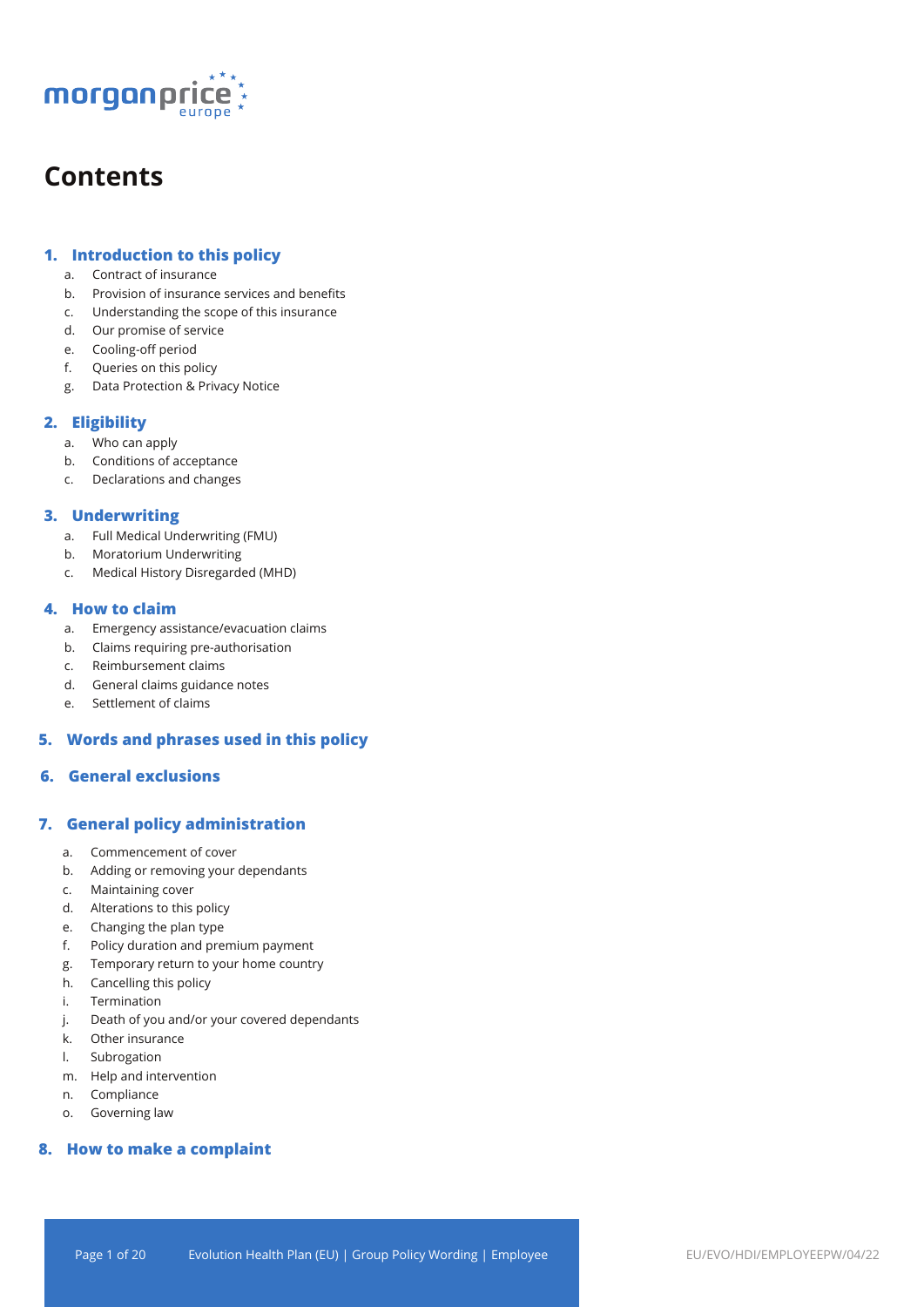## morganpri

## **1 Introduction to this policy**

Welcome and thank you for choosing the Group Evolution Health Plan (EU) from Morgan Price (Europe) ApS to look after your health insurance needs.

Please check the certificate of insurance to make sure that all of the details shown are correct. If any changes need to be made, please let your employer know immediately.

Take a few moments to look through this policy, including the detailed benefit schedule, to make sure you and/or your covered dependants fully understand what is covered by this insurance policy.

This policy has been written using plain language wherever possible and has been designed to set out all the features and benefits of the Group Evolution Health Plan (EU) in a straightforward and easy to understand format.

If there is any aspect of the Group Evolution Health Plan (EU) that you and/or your covered dependants are unsure about, please do not hesitate to contact us.

#### **a. Contract of insurance**

The group application form your employer completed, your and/ or your covered dependants application forms, together with any additional information provided, this policy wording, the certificate of insurance, any endorsements applied to this policy and the detailed benefit schedule, are all part of the contract of insurance between your employer and the Insurer, and should be read as one document.

Provided the required amount of premium is paid on the due date, we will provide you and/or your eligible dependants listed on the certificate of insurance with the benefits set out in the detailed benefit schedule attached to the certificate of insurance.

The insurance is effective only after we have issued written confirmation that you and/or your eligible dependants have been accepted for cover and becomes, and remains, insured in accordance with the terms and conditions set out in this policy.

#### **b. Provision of insurance services and benefits**

This is a list of the different parties involved in providing the insurance services and benefits under this policy:

- This is a Morgan Price (Europe) ApS policy. Morgan Price is responsible for the plan design, sales, administration (including issue of policy documents and collection of premiums) and general management of this policy.
- This policy is underwritten by HDI Global Specialty SE of Podbielskistraße 396, 30696 Hannover, Germany, which

is authorised to carry on general insurance business and is authorised and regulated by BaFin (the German Federal Financial Supervisory Authority) and is authorised to carry on business of insurance under the provisions of freedom to provide services in connection with Class 1 – Accident and Class 2 – Sickness, in all the member states of the European Union and of the European Economic Area.

• Morgan Price (Europe) ApS is the entity appointed by the Insurer to provide the services relating to claims handling, case management and evacuation and assistance on this policy.

#### **c. Understanding the scope of this insurance**

You and/or your covered dependants will find details of what is covered and what is not covered in the detailed benefit schedule. Please make sure you and/or your covered dependants read this carefully to understand what is covered and where waiting periods may apply to benefits.

In addition, within this policy wording, there is a list of general exclusions that apply to this policy.

#### **d. Our promise of service**

As a valued customer, you have important rights and entitlements. You are entitled to expect:

- **• Politeness and courtesy.**
- **• Helpful advice and guidance.**
- **• Confidentiality.**
- **• Professional and efficient service.**

At Morgan Price (Europe) ApS, each of our customers is important to us and we believe you have the right to a fair, swift and courteous service at all times. We will always aim to provide you with a professional, confidential and efficient service no matter what your query is.

However, we do appreciate that occasionally things can go wrong. We take all complaints seriously and aim to resolve them fairly and promptly. The information in the 'How to make a complaint' section explains how you can complain and how we will deal with your complaint.

## **e. Cooling-off period**

If having purchased this policy, your employer decides that it does not meet their needs, they will need to confirm in writing to info@morgan-price.eu that they wish to cancel this policy.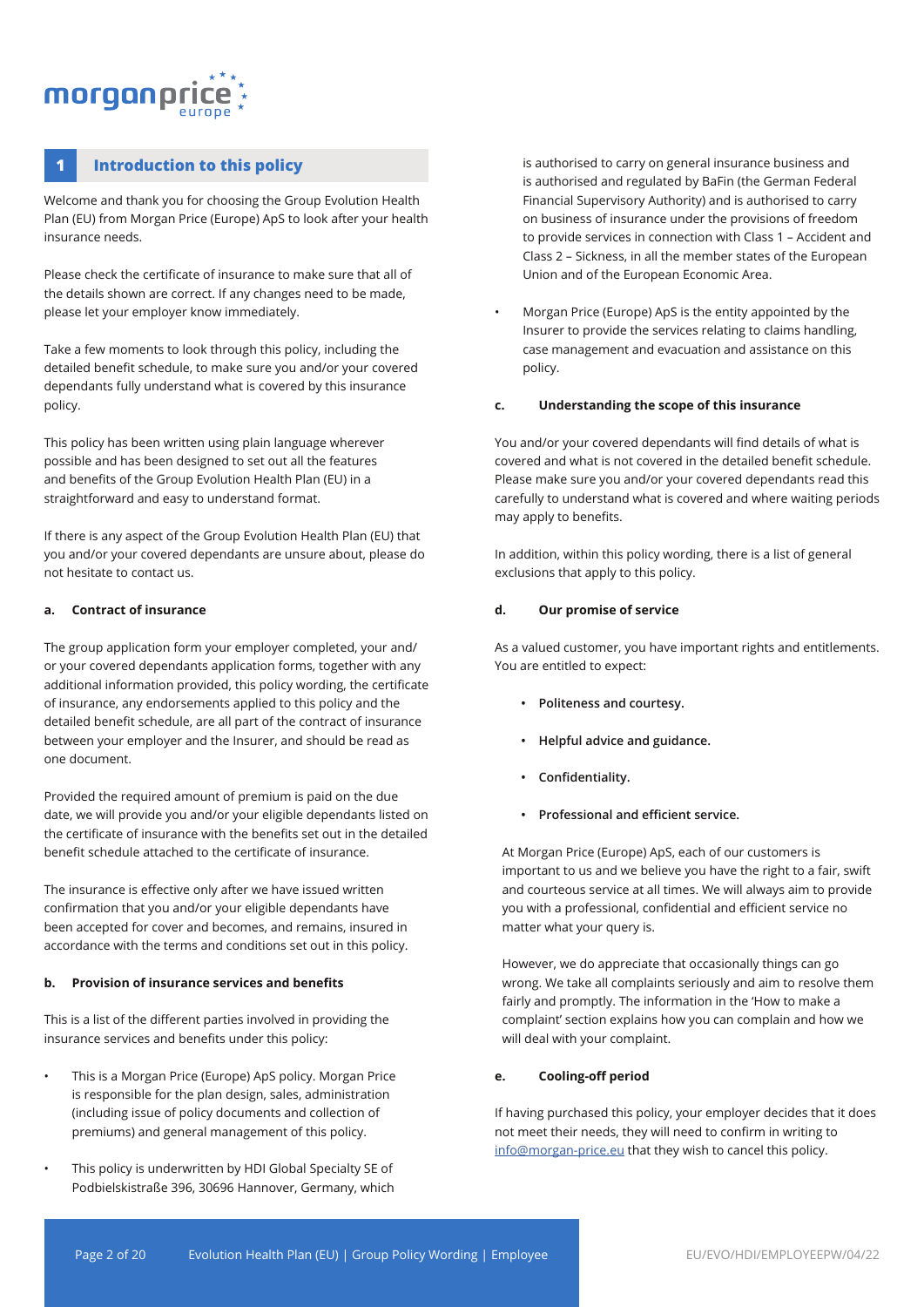

Provided no claims have been paid and/or pre-authorisation of claim costs have been issued, we will refund any premium that has been paid.

#### **f. Queries on this policy**

For any queries on this policy, you should contact:

**Morgan Price (Europe) ApS ØENS Virksomhedsadministration ApS Lergravsvej 59, 1 2300 København S Denmark**

**T: +44 (0) 1379 646 730**

**F: +44 (0) 1379 652 794**

#### **E: info@morgan-price.eu**

#### **g. Data Protection & Privacy Notice**

This notice explains how your data will be collected and dealt with, and your rights concerning that data. In this notice, `we', `us' or `our' refers to HDI Global Specialty SE and its agents, co-insurers and reinsurers. `You' or `your' refers to the individual whose personal data we are processing.

Personal data, or personal information, means any information about an individual from which that person can be identified. We respect your privacy and we are committed to protecting your personal data. Morgan Price (Europe) ApS, together with its insurance partner, HDI Global Specialty SE, is the joint controller and processor of your personal data.

#### **h. Responsible data controller**

HDI Global Specialty SE Podbielskistraße 396 30659 Hannover Germany Tel. +49 511 5604-2909 E-mail: contact@hdi-specialty.com

HDI Global Specialty SE is a Data Controller as defined under the EU General Data Protection Regulation ('GDPR').

You can reach our Data Protection Officer by post at the aforementioned address (please include the additional address line "Data Protection Officer") or by e-mail via our data privacy group mailbox: E-mail: privacy-hgs@hdi-specialty.com

#### **i. Personal data we may collect about you**

• Individual details such as name, address, proof of address, contact details (including emails and telephone numbers),

gender, marital status, date and place of birth, nationality, employer, job title, employment history and family details (including their relationship to you).

- Identification numbers issued by government bodies, agencies or similar such as national insurance, passport, tax identification or driving licence numbers.
- Financial information such as bank account or payment card details, income or transaction histories.
- Insurance policy information including information about quotes you receive and policies you take out.
- Credit and anti-fraud data including credit history, credit score, sanctions and criminal offences, and information received from various anti-fraud databases relating to you.
- Information about previous and current claims (including in connection with other related or unrelated insurance) which may include data about your health, criminal convictions, or special categories of personal data and, in some cases, surveillance reports.
- Technical information including your computer's IP address.
- Special categories of personal data which have additional protection under the GDPR, namely health, criminal convictions, racial or ethnic origin, political opinions, religious or philosophical beliefs, trade union membership, genetic data, biometric, or data concerning sex life or sexual orientation.
- Identification numbers issued by government bodies, agencies or similar such as national insurance, passport, tax identification or driving licence numbers.

#### **j. Where we may collect your personal data from**

We may collect your personal data from various sources:

- You (including, from time to time, recordings of your telephone calls with us)
- Your family members, employer or agent/representative (including your broker)
- Our agents, other insurers, insurance brokers, or reinsurers
- Credit reference agencies
- Websites or software applications for use on computers or mobile devices and/or social media content, tools and applications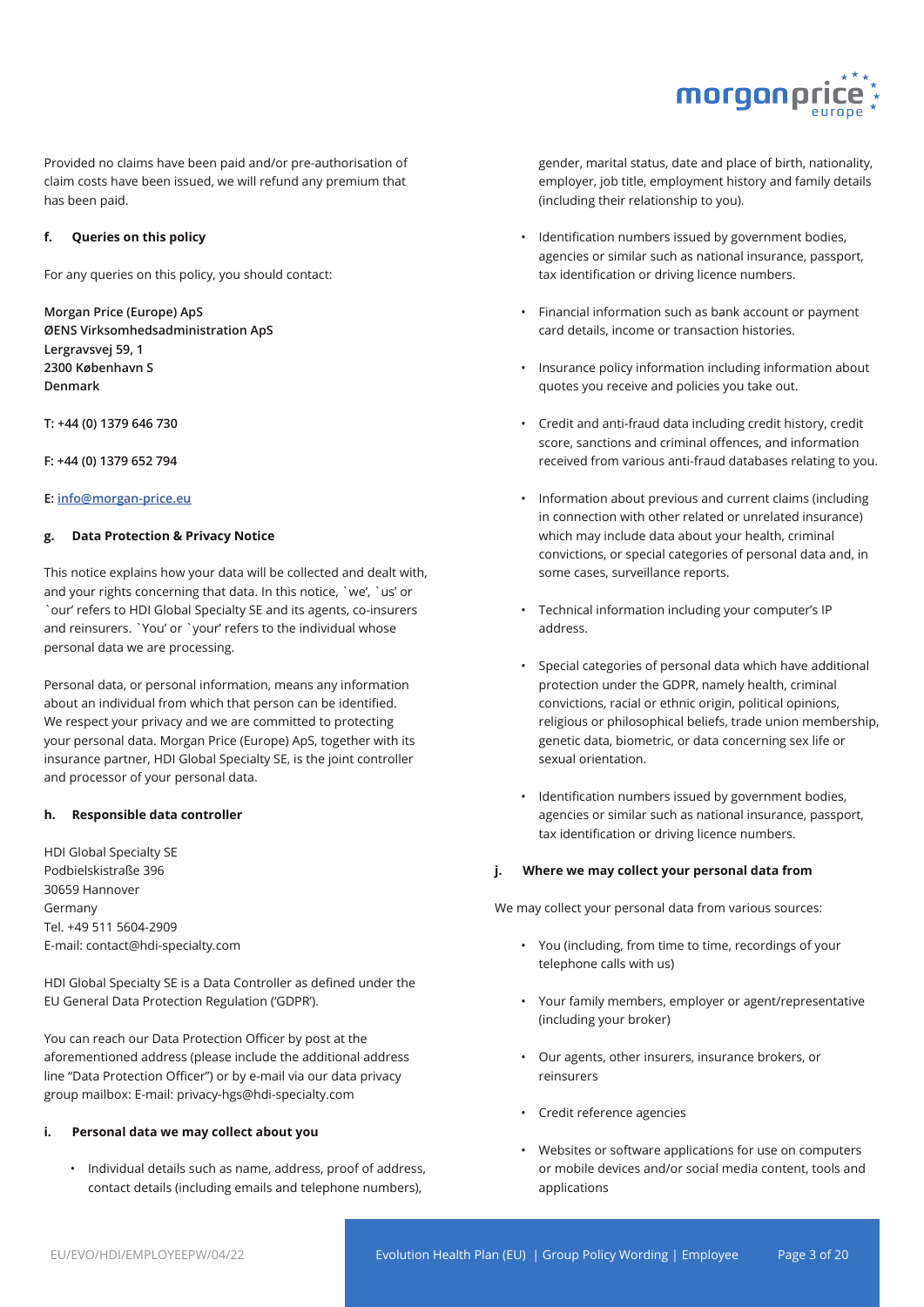

- Anti-fraud databases, sanctions lists, court judgments and other databases
- Government agencies
- Any open electoral register; or
- In the event of a claim, third parties including the other party or parties to the claim, witnesses, experts, loss adjusters, solicitors, claims handlers, translators, surveillance agents, engineers and others.

## **k. Identities of Data Controllers and Data Protection Contacts**

The operation of the insurance market means that personal data may be shared between insurance brokers, insurers, reinsurers and other market participants. You can find out the identity of the controller or controllers of your personal data in the following ways:

- If you took out the insurance yourself, get in touch with the data protection contact at your insurance broker or the entity you dealt with in taking out the insurance.
- If your employer or another organisation took out the insurance for your benefit, you should get in touch with the data protection contact at your employer or the organisation that took out the insurance.
- If you are not a policyholder or an insured under the insurance, you should get in touch with the organisation that collected your personal data.
- **l. The purposes, categories, legal grounds and recipients of our processing your personal data**
	- **• Your personal data may be processed for the following purposes:** 
		- Quotation/inception:
			- Setting you up as a client, including possible fraud, sanctions, credit and anti-money laundering checks
			- Evaluating the risks and matching them to appropriate policy terms/premium
			- Payment of premium where the insured is an individual
		- Policy administration
			- Client care, including communicating with you and sending you updates
- Payments to and from individuals
- Claims processing:
	- Managing insurance and reinsurance claims
	- Defending or prosecuting legal claims or regulatory proceedings
	- Investigating or prosecuting fraud
- Renewals
	- Contacting you/the insured to renew the insurance
	- Evaluating the risks and matching them to appropriate policy terms/premium
	- Payment of premium where the insured is an individual
- Other purposes including:
	- Complying with our regulatory or legal obligations
	- Risk modelling
	- Effecting reinsurance contracts
	- Transferring books of business, company sales, restructuring and reorganisation.
- **• We may also disclose personal data to the following non-exhaustive list of entities: reinsurers, financial institutions, service providers, contractors, agents, tax authorities, law enforcement and other regulators and group companies in connection with the above purposes. You will find the current list of service providers and our companies who participate in dataprocessing operations hereon our website or by emailing privacy-hgs@hdi-specialty.com.**
- **• We process your data on one of the following legal grounds:**
	- In order to place and operate the contract(s) of insurance;
	- Where a legitimate interest to do so has been identified for which processing of your data is necessary and which balances your interest, rights and freedoms e.g. protecting you from fraud or personalising the insurance product to you; or
	- Where we have a legal obligation to do so e.g. to prevent money laundering.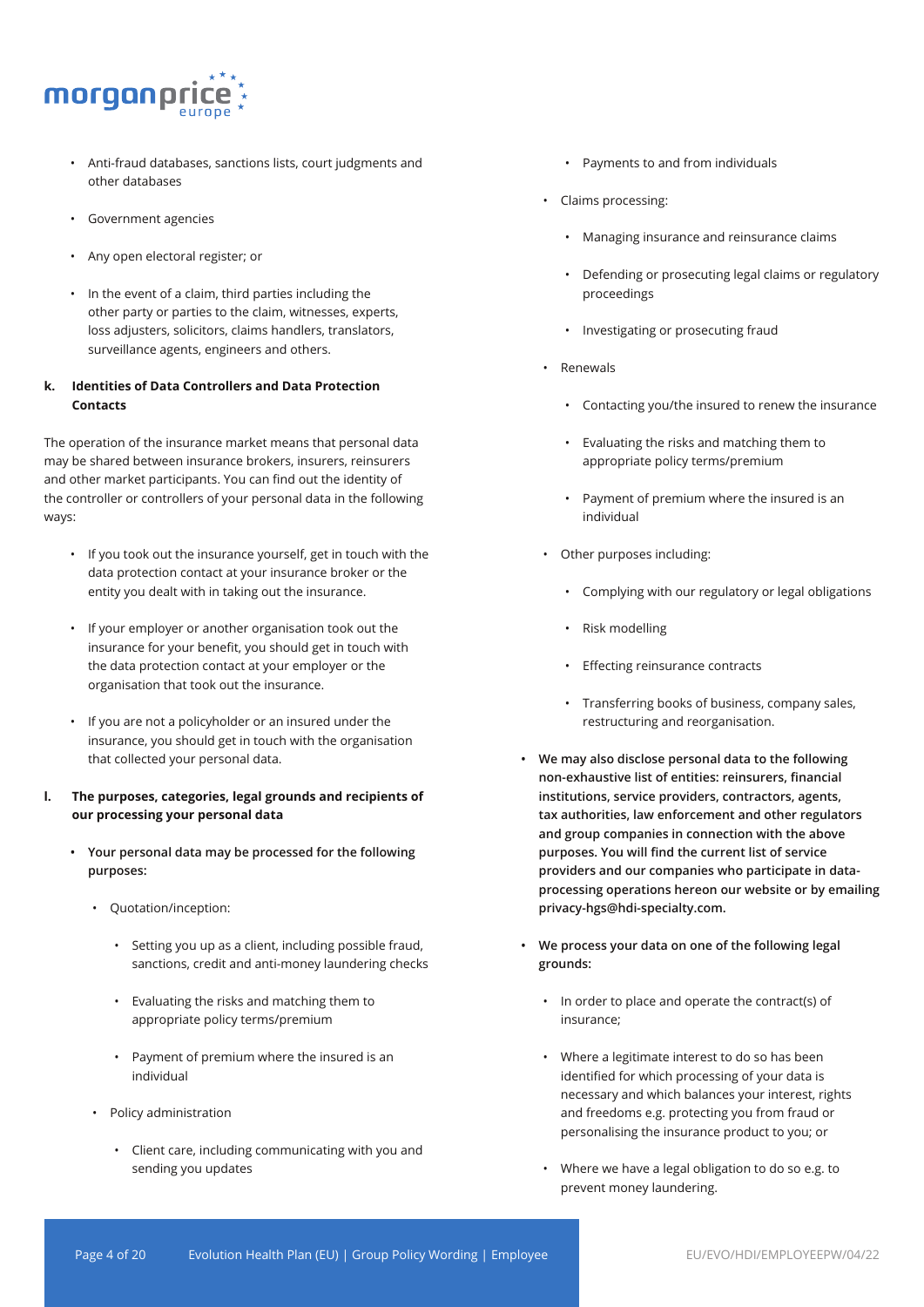

#### **m. Consent**

To provide insurance and deal with insurance claims in certain circumstances we may need to process special categories of your personal data (see 2.8 above), such as medical or criminal records. Your consent to this processing may be necessary to achieve one or more of the purposes set out above.

Where this is the case, you may withdraw your consent to such processing at any time by notifying privacy-hgs@hdi-specialty.com . If you do withdraw your consent, however, this may mean we cannot provide insurance or pay claims.

#### **n. Profiling**

When calculating insurance premiums, we may compare your personal data against other data such as industry averages or fraud patterns. Your personal data may also be used to create such other data to ensure, among other things, that premiums align to risk.

We may make decisions based on profiling and without staff intervention (known as automatic decision making).

#### **o. Storage and retention of your personal data**

Data is held by us on servers and in printed form, as well as on our behalf in off-site storage facilities. We will keep your personal data only for so long as is necessary and for the purpose for which it was originally collected. In particular, so long as there is any possibility that either you or we may bring or face legal claims in connection with the insurance contract(s), or if there are legal or regulatory reasons to retain your data, we must do so.

#### **p. International transfer of data**

We may need to transfer your data to third parties outside the European Economic Area. These transfers will be made in compliance with the GDPR.

If you would like further details of how your personal data would be protected if transferred outside the EEA, please contact privacyhgs@hdi-specialty.com.

#### **q. Amendment**

We may amend this Privacy Notice from time to time. We will let you know if we make any significant changes.

#### **r. Your rights**

If you have any questions about our use of your personal data, please contact the relevant data protection contact as explained above. In certain circumstances you may have the right to require us to:

- Provide you with further details about the use we make of your personal data
- Provide you with a copy of the personal data we hold
- Correct any inaccuracies in the personal data we hold
- Delete any personal data we no longer have any lawful ground to use
- Where the processing requires your consent, to withdraw that consent so we stop the processing in question
- Transfer your personal data to another organisation
- Object to any processing based on the legitimate interests ground at 4.3.2 above unless our reasons for that processing outweigh any prejudice to your data protection rights
- Object to automated processing, including profiling
- Restrict how we process or use your personal data in certain circumstances e.g. whilst a complaint is being investigated.

In certain circumstances we may need to restrict the above rights to safeguard the public interest (e.g. prevention or detection of crime) or our interests (e.g. legal or litigation privilege).

If you are not satisfied with our use of your personal data or our response to any request by you to exercise any of your rights, or if you think we have breached the GDPR, you have the right to complain to the relevant national authority, details below.

**Germany** (lead supervisory authority) Die Landesbeauftragte für den Datenschutz Niedersachsen Prinzenstraße 5 30159 Hannover

Phone: +49 (0511) 120 45 00 Fax: +49 (0511) 120 45 99 E-mail: poststelle@lfd.niedersachsen.de Website: https://www.lfd.niedersachsen.de

#### **Sweden**

Datainspektionen Drottninggatan 29 5th Floor Box 8114 104 20 Stockholm

Tel. +46 8 657 6100 Fax +46 8 652 8652 e-mail: datainspektionen@datainspektionen.se Website: http://www.datainspektionen.se/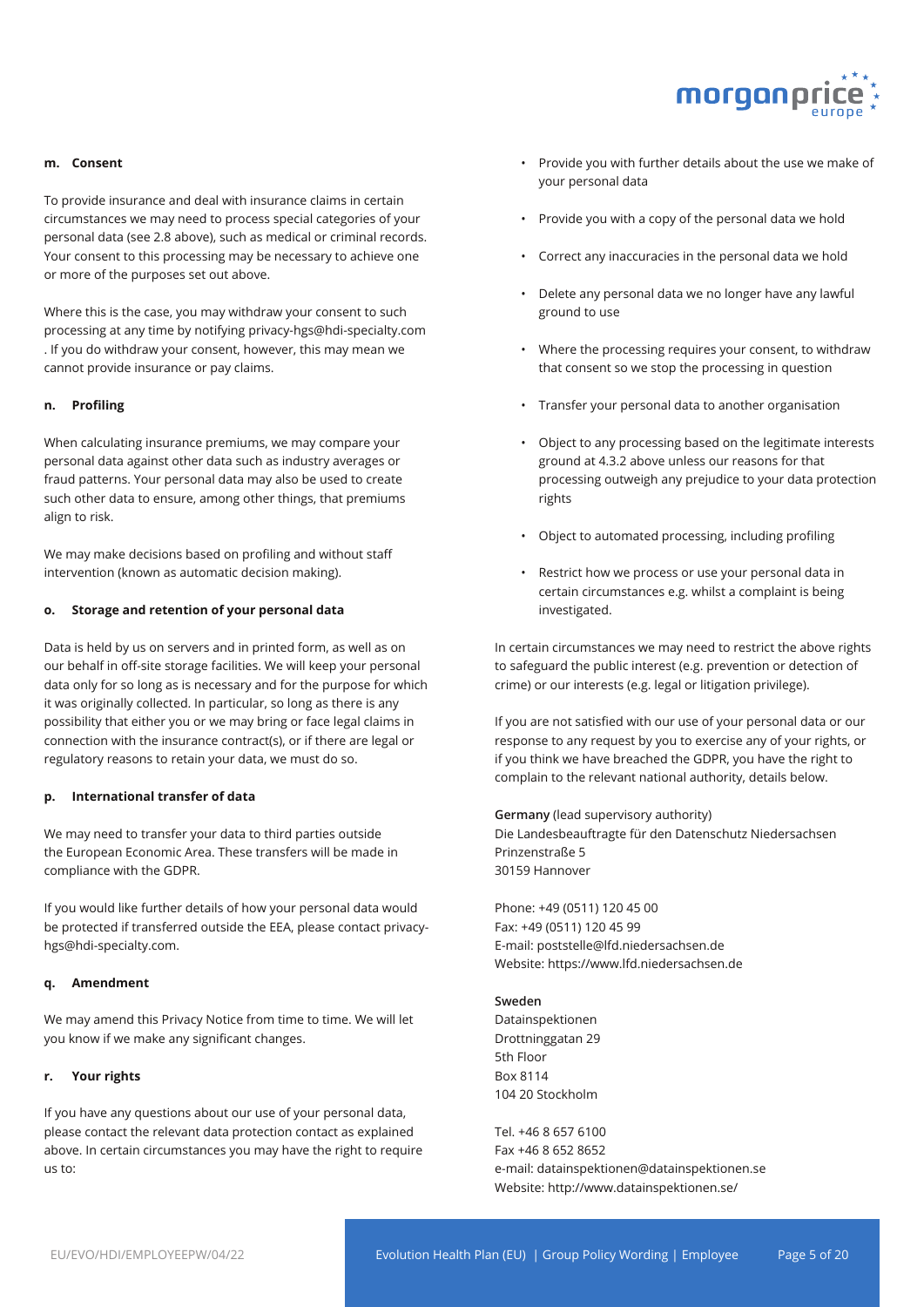

#### **Italy**

Garante per la protezione dei dati personali Piazza di Monte Citorio, 121 00186 Roma

Tel. +39 06 69677 1 Fax +39 06 69677 785 e-mail: garante@garanteprivacy.it Website: http://www.garanteprivacy.it/

#### **UK**

#### **England**

Information Commissioner's Office Wycliffe House Water Lane Wilmslow Cheshire SK9 5AF

Tel: 0303 123 1113 (local rate) or 01625 545 745 (national rate) casework@ico.org.uk

#### **Scotland**

Information Commissioner's Office 45 Melville Street Edinburgh EH3 7HL

Tel: 0131 244 9001 scotland@ico.org.uk

#### **Wales**

Information Commissioner's Office 2nd Floor Churchill House Churchill Way Cardiff CF10 2HH

Tel: 029 2067 8400 wales@ico.org.uk

#### **Northern Ireland**

Information Commissioner's Office 3rd Floor 14 Cromac Place Belfast BT7 2JB

Tel: 0303 123 1114 (local rate) 028 9027 8757 (national rate) ni@ico.org.uk

#### **s. Contact Us**

Head Office: Data Protection Officer, Podbielskistraße 396, 30659 Hannover, Germany, Tel. +49 511 5604-2909

UK Branch: Legal & Compliance, 10 Fenchurch Street, London, EC3M 3BE, Tel. +44 (20) 7015 4000

Scandinavian Branch: Legal & Compliance, Hantverkargatan 25, P.O Box 22085, SE-104 22 Stockholm, Tel. +46 8 617-5485

Italian Branch: Data Protection Officer, Podbielskistraße 396, 30659 Hannover, Germany

## **2 Eligibility**

#### **a. Who can apply?**

This is an international policy designed for expatriates (i.e. persons living/working outside of their home country) and local nationals (i.e. persons living and/or working inside their home country). Your employer may offer to provide cover for your eligible dependants, with the exception of the United States of America.

- The policy is not available to you and/or your covered dependants in countries where it would breach any sanction, or where it is prohibited by law or local legislation.
- You must be in active service on the start date on the certificate of insurance.

This policy is not available to any employees whose primary residence is Cambodia, China, Hong Kong, Indonesia, Japan, Laos, Macau, Malaysia, Myanmar, Philippines, Singapore, South Korea, Taiwan, Thailand, Timor-Leste or Vietnam. Employees of these countries should apply for an Evolution Health Plan (Asia Pacific).

Maximum age of entry at the start date of this policy on a Full Medical Underwriting basis is 74.

Maximum age of entry at the start date of this policy on a Moratorium basis is 55.

Children can be added to an employees policy, but they must be under age 19 and unmarried (or under age 25, unmarried and in full-time further education) at the start date.

Children may remain covered under this policy until the annual renewal date following their 19<sup>th</sup> birthday (or 25<sup>th</sup> birthday where in full-time education) or marriage, at which time, their insurance cover under this policy will end and they may move onto their own policy.

#### **b. Conditions of acceptance**

We are entitled to refuse an application from you and/or your eligible dependants without giving a reason. We also reserve the right to ask for evidence of age, state of health, employment status or educational status.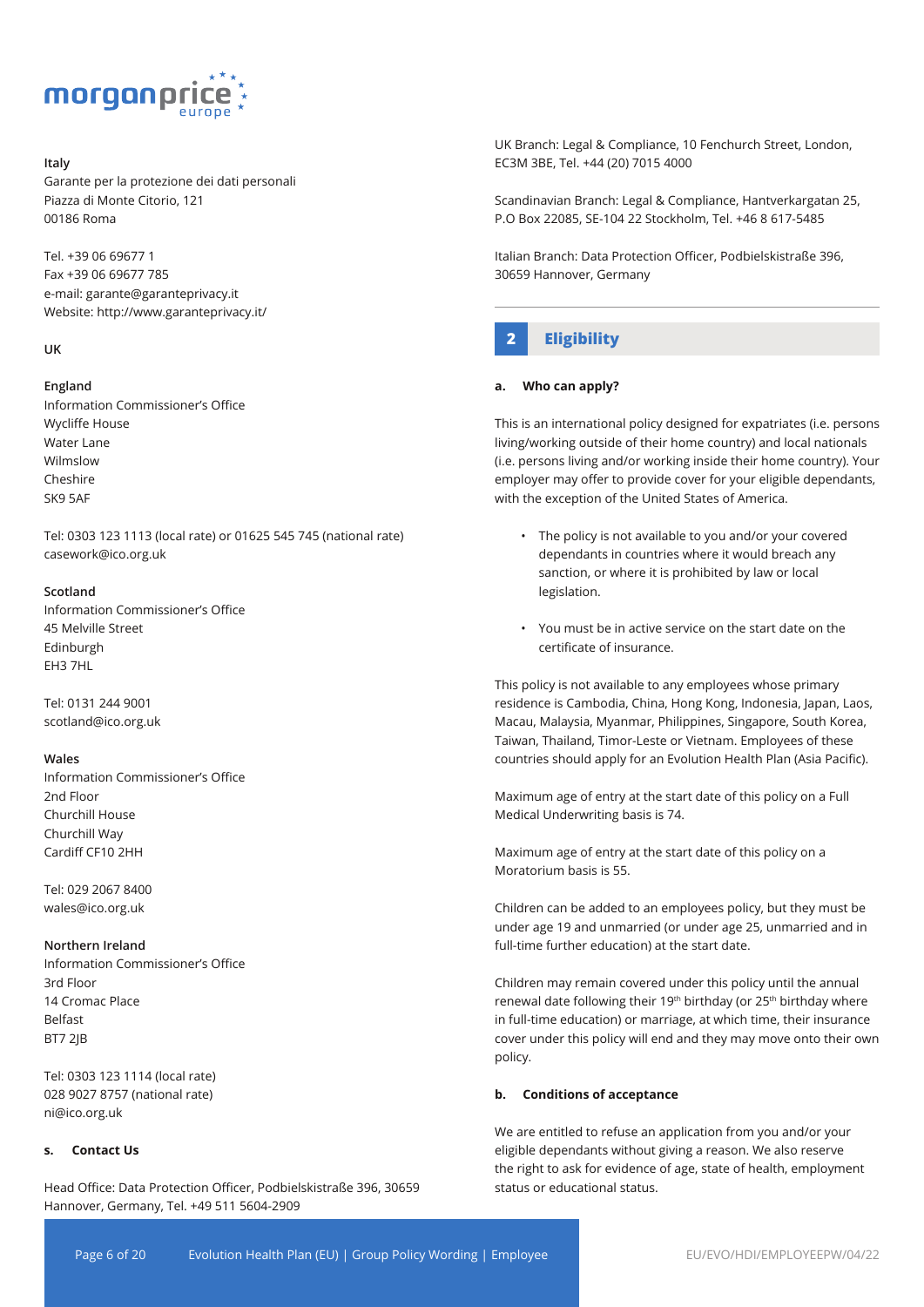

We may wish to apply special terms, exclusions or premium increases to reflect any exceptional circumstances regarding you and/or your eligible dependants application.

If we cannot obtain all the information we need to assess a risk, we reserve the right to decline cover.

In order to benefit from this policy, you and/or your eligible dependants must:

- Answer all questions about this policy honestly and fully at all times;
- Not deliberately mislead us by misstatement;
- Tell us straight away if anything you and/or your eligible dependants have already told us changes, especially between the date your employer applies for this policy and the date we issue it;
- Observe and comply with the terms and conditions of this policy.

Or this policy may be cancelled, and/or any claims you and/or your covered dependants make may not be paid.

#### **c. Declaration and changes**

You must immediately inform your employer of any change in the information given on the application form, in particular relating to any medical declaration you have made for yourself and/or any covered dependants, address, country of residence, the birth or adoption of a child, or any other change involving your covered dependants. If you do not tell your employer, this policy may be cancelled and any claim made may not be paid.

## **3 Underwriting**

We assess risks in different ways as listed below:

#### **a. Full Medical Underwriting**

If your employer selects Full Medical Underwriting (FMU), you must complete the FMU application form. We will review the information provided to ascertain whether you and/or any eligible dependants will be accepted with or without specific exclusions or terms.

We may need to request additional information to be able to provide terms. You must ensure that the FMU application form is fully and accurately completed, taking into consideration that the medical declaration relates to the whole of your life unless otherwise stated. If you are not sure whether you need to declare a condition to us or not, you should declare it.

Any pre-existing conditions not declared on your FMU application will not be covered by this policy.

If a specific exclusion or terms will apply to this policy, we will advise your employer in writing and they will need to confirm to

us in writing that they accept the terms offered before this policy can start.

#### **b. Moratorium Underwriting**

Moratorium Underwriting is only available if you and/or any eligible dependants are under age 55 at the start date of this policy. If your employer select Moratorium Underwriting, you must complete the Moratorium application form.

Moratorium Underwriting means that you and/or any eligible dependants will not be covered for any pre-existing conditions that have been in existence during the 5-year period before the start date. After 2 years continuous cover, pre-existing medical conditions may become eligible for cover (unless the condition is specifically excluded by this policy) if, at the first time of receiving treatment, you and/or your eligible dependants have not:

- **• Suffered any symptoms;**
- **• Consulted any medical practitioner for check-ups/ monitoring of a condition, received follow-up examinations, medical treatment or advice;**
- **• Been prescribed or taken medicine, including over the counter drugs, special diets, injections or physiotherapy;**
- **• And, you and/or your eligible dependants were not reasonably aware the condition existed.**

If there is any doubt over whether a condition existed prior to the start date of this policy, we reserve the right to request a further medical opinion. The final decision on whether a condition is covered rests solely with our Chief Medical Officer (CMO).

#### **c. Non Disclosures**

If during the course of your policy we deem that a pre-existing condition was not disclosed to us, we reserve the right to either apply restrospective exclusions to your plan or to cancel the plan back to inception.

## **d. Medical History Disregarded (available to group schemes of more than 10 employees)**

If your employer has selected Medical History Disregarded (MHD) Underwriting, we do not require you and/or your eligible dependants to declare your previous medical history, and you and/or your eligible dependants will not be required to complete an application form.

Any ongoing or potential claims, which may affect the overall risk of this policy, including pre-existing cases of pregnancy, cancer, heart and lungs, and back problems in the current period of insurance cover, MUST be disclosed and accepted by us prior to cover being confirmed on this policy.

We do not have to accept a scheme on MHD Underwriting and we do not have to give a reason why.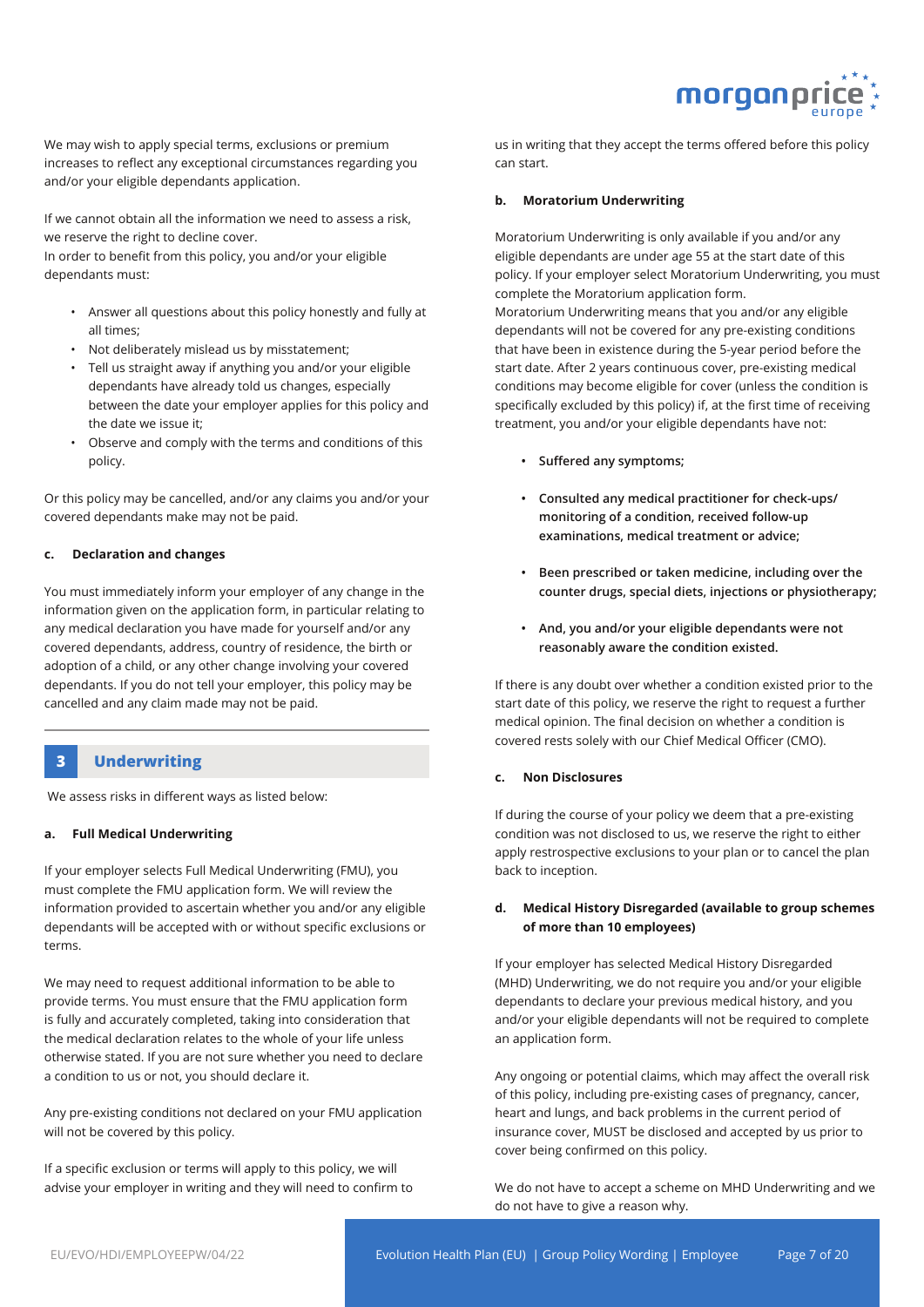

## **4 How to claim**

#### **a. Emergency assistance/evacuation claims (Preauthorisation required)**

Assistance is available 24-hours a day, 365 days a year for medical emergencies, including evacuation and transportation. If you and/or your covered dependants have an emergency, critical or life-threatening medical condition, and local facilities may not be available to provide the necessary medical treatment, please contact us immediately for assistance on **+44 (0) 3300 581 668** and select **Option 2**.

You and/or your covered dependants will need to provide the following information for the person requiring medical treatment:

- **• Full name.**
- **• Date of birth.**
- **• Membership Number (found on the certificate of insurance).**
- **• Location.**
- **• Name and contact details of treating physician/hospital.**
- **• Details of the medical condition.**

We will make contact with your and/or your covered dependants treating physician to obtain required medical information, so that we can assess your and/or your covered dependants medical condition and decide if medical evacuation is required, and how we will need to action that. If covered, arrangements will be made and we will deal directly with any facility or evacuation provider.

In dire emergencies in remote or primitive areas where you and/ or your covered dependants cannot make contact with us in advance, you and/or your covered dependants must contact us as soon as is practicably possible.

#### **b. Claims requiring pre-authorisation**

Within the detailed benefit schedule, it is shown where certain benefits need pre-authorisation. If you and/or your covered dependants wish to make a claim on one of these benefits, you need to call us on **+49 (0)32 211 12 2010** and select **Option 3,** or send an email to mpclaims@morgan-price.eu or euroclaims@morgan-price.eu if you and/or your covered dependants are resident in Germany, with the details of your and/ or your covered dependants claim.

In most cases, we will then be able to deal directly with the hospital/clinic to arrange your and/or your covered dependants treatment and then place a guarantee of payment with the hospital and pay them directly.

If you and/or your covered dependants are admitted into hospital in an emergency, please make sure that you and/or your covered dependants, a representative, or a member of the hospital staff contact us within 2 days of you and/or your covered dependants being admitted into hospital otherwise a 25% co-insurance will apply to the claim.

**If you and/or your covered dependants do not contact us for pre-authorisation as per the detailed benefit schedule, a 25% co-insurance will apply to your and/or your covered dependants claim.**

If this policy has a deductible/excess or co-insurance to be applied, you and/or your covered dependants will be responsible for paying the hospital directly for the costs not covered.

#### **c. Reimbursement claims**

For claims that do not require pre-authorisation, you and/or your covered dependants should take a claim form when you and/or your covered dependants receive medical treatment and request the treating physician to complete their part of the form. Settle the invoice and then send us the claim form and paid invoice/receipt.

Claim forms can be downloaded from www.morgan-price.eu

Please note, any fee that the physician may charge for completing the claim form is your and/or your covered dependants responsibility.

Please send the claim form and supporting documentation to us by secure email to mpclaims@morgan-price.eu or euroclaims@morgan-price.eu if you and/or your covered dependants are resident in Germany.

Alternatively, post them to us at: **Morgan Price Claims Department Morgan Price (Europe) ApS Nybrogade 18 3. 1203 Kobenhavn K Denmark**

Please take a copy of the claim documents before posting us the originals.

If you and/or your covered dependants want to speak to us about a claim, please call us on **+49 (0)32 211 12 2010**

#### **d. General claims guidance notes**

You and/or your covered dependants only need to complete one claim form for each different medical condition per policy year. If you and/or your covered dependants receive further bills for an already submitted claim, please send these in with an accompanying letter quoting your and/or your covered dependants membership number and claim number already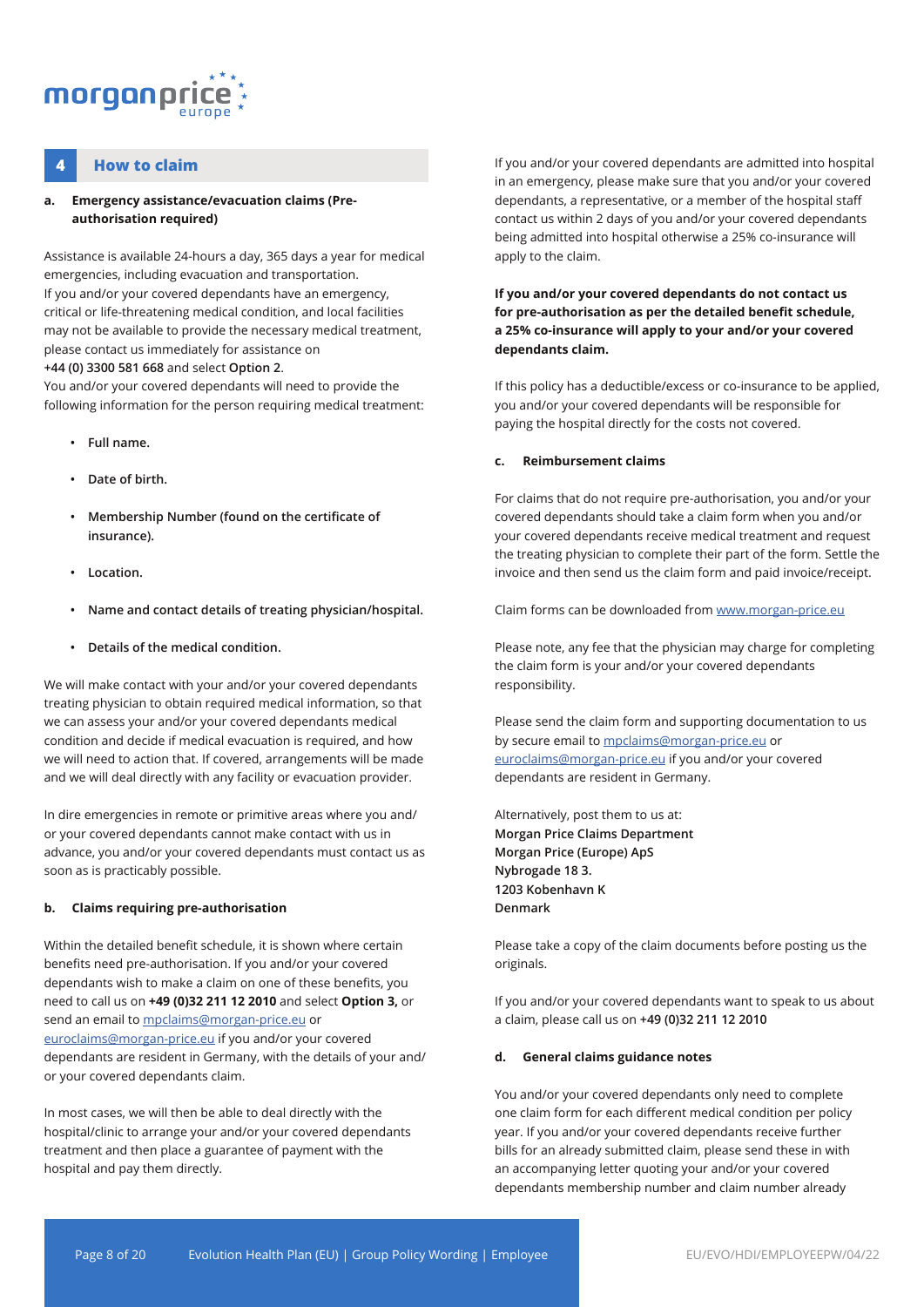

provided. Alternatively, take a copy of the original claim form and submit that with the additional bills.

When you submit your and/or your covered dependants first claim, please ensure that you and/or your covered dependants also send us the completed bank details form to ensure we can make payment to you and/or your covered dependants. You and/ or your covered dependants must include an IBAN and SWIFT code where this is required.

Please note that we cannot make payments to banks in countries where UK/US Sanctions are in place.

**ALL** claims must be submitted within **3 months** of the date of service or treatment, otherwise they will not be considered for reimbursement.

You and/or your covered dependants must provide us with written response to any request for information regarding a claim within 28 days of us asking, or as soon as reasonably possible thereafter. In certain circumstances, we may ask you and/or your covered dependants to undergo a medical examination, which we will pay for. You and/or your covered dependants must provide us with a written statement to substantiate the claim together with (at your and/or your covered dependants own expense) all necessary documentary evidence, information, certificates, receipts and reports that we may reasonably request you and/ or your covered dependants to supply. It may also be necessary to request information such as a police report, death certificate, autopsy report and travel itineraries. Failure to provide us with the information we have reasonably requested, will result in us being unable to assess your and/or your covered dependants claim.

In the evaluation of medical claims, the decision of our Chief Medical Officer (CMO) is our final decision.

If your employer has chosen a deductible/excess to apply to this policy, it will apply on a per person, per period of insurance basis, which means that it will be applied once a year to each insured person(s). If your employer has also selected a co-insurance on out-patient benefit options, the excess will be applied to the claim first and then the co-insurance will be applied to the remaining amount. At the start of each period of insurance, you and/or your covered dependants are responsible for bearing the eligible costs for any expenses up to the value of your and/or your covered dependants deductible/excess.

Please send us a completed claim form, together with all the bills so that we can work out the amount payable once you and/or your covered dependants have incurred eligible costs up to the level of the deductible/excess.

#### **e. Settlement of claims**

Once we have reviewed the documentation provided and processed your and/or your covered dependants claim, we will send you and/or your covered dependants a reimbursement statement and make payment of the covered expenses directly into your and/or your covered dependants chosen bank account.

We will pay for any bank charges incurred in submitting the funds into your and/or your covered dependants bank account.

We will not pay for any charges made by your and/or your covered dependants bank for receiving the funds.

For claims made where you and/or your covered dependants have incurred expenses in a currency other than the currency of this policy, settlement will be calculated using the appropriate exchange rate prevailing on the date treatment was received.

## **5 Words and phrases used in this policy**

Certain words and phrases used in this policy wording, and the other documentation which forms part of this policy, have specific meanings, which are defined below. Where words and phrases are not shown, they will take on their usual meaning within the English language.

#### **Accident**

A sudden, unexpected, specific bodily injury caused by violent or external means.

#### **Active Service**

An employee will be considered in active service on any day if he/ she is then performing in the customary manner all the regular duties of their employment as performed, or were capable of being performed on the last regularly scheduled day of work.

#### **Acute Medical Condition**

A medical condition of rapid onset resulting in severe pain or symptoms, which is of brief duration and that is likely to respond quickly to medical treatment.

#### **Annual renewal date**

The day after the expiry date as shown on the certificate of insurance.

#### **Benefit schedule**

The detailed table of benefits included within the certificate of insurance, which sets out the benefits available to you and/or your covered dependants under this policy, in line with the chosen level of cover.

#### **Birth defect**

A deformity or medical condition, which is caused during pregnancy and/or childbirth.

#### **Bodily injury**

An identifiable physical injury that directly results from an accident.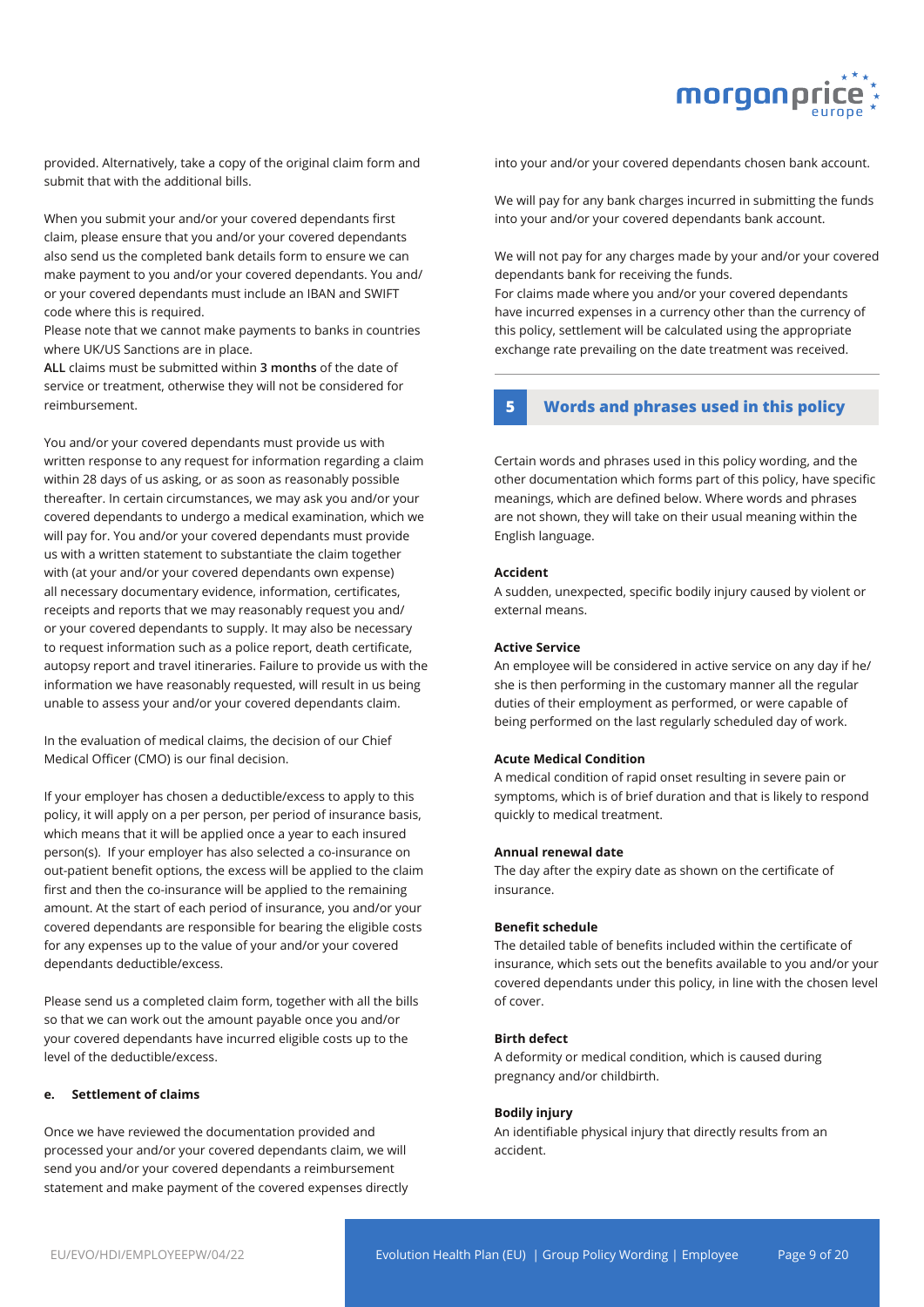

#### **Cancer**

Any malignant tumour positively diagnosed with histological confirmation and characterised by the uncontrolled growth of malignant cells and invasion of tissue. The term malignant tumour includes leukaemia, lymphoma and sarcoma.

#### **Certificate of insurance**

The document issued to you and/or your covered dependants, which shows the name of your employer, together with the insured employees, selected geographical area, selected currency, level of cover, period of insurance, inception and expiry date, name of the Insurer, any special terms, conditions and exclusions and the detailed benefit schedule, which apply to this policy.

#### **Chronic medical condition**

A medical condition, which has two or more of the following characteristics:

- It has no known recognised cure;
- It continues indefinitely;
- It has come back;
- It is permanent;
- Requires palliative treatment;
- Requires long-term monitoring, consultations, check-ups, examinations or tests;
- You and/or your covered dependants need to be rehabilitated or specially trained to cope with it.

#### **Claim**

The total cost of treating a single medical condition or bodily injury.

#### **Close relative**

Spouse or partner (of the same or opposite sex), mother, father, mother-in-law, father-in-law, stepmother, stepfather, legal guardian, daughter, son, daughter-in-law, son-in-law, (including legally adopted son or daughter), stepchild, sister, brother, sisterin-law, brother-in-law, grandparents or grandchildren of you and/ or your covered dependants.

#### **Co-insurance**

The percentage of eligible costs, which you and/or your covered dependants are responsible for paying.

#### **Complications of pregnancy and childbirth**

For the purposes of this policy, complications of pregnancy and childbirth shall only be deemed to include the following: toxaemia, gestational hypertension, pre-eclampsia, ectopic pregnancy, hydatidiform mole, ante and post partum haemorrhage, retained placenta membrane, stillbirths, miscarriage, medically necessary caesarean sections and medically necessary abortions.

#### **Confinement to home**

When an illness or injury restricts the ability of you and/or your covered dependants to leave your/their home, except with the

assistance of another individual and the aid of a supportive device (such as crutches, a cane, a wheelchair or a walker). Any medically necessary absence from your and/or your covered dependants home shall not disqualify you and/or your covered dependants from being considered to be confined to home.

#### **Congenital condition**

A medical condition or abnormality that is present at birth.

#### **Consultant**

A surgeon, anaesthetist or physician who is legally qualified to practice medicine or surgery following attendance at a recognised medical school, and is recognised as having a specialist qualification in the field or expertise in the treatment of the disease, illness or injury being treated.

#### **Country of residence**

The country where you and/or your covered dependants covered by this policy have primary residence, and in which you and/or your covered dependants normally live or spend most time each policy year.

#### **Critical medical condition**

A situation where you and/or your covered dependants are suffering a medical condition, which in the opinion of our Chief Medical Officer (CMO) and in consultation with the local treating doctor, requires immediate evacuation to an appropriate medical facility.

#### **Day-patient**

Medical treatment provided in a hospital where you and/or your covered dependants require a period of recovery in a hospital bed, but do not need to stay overnight.

#### **Deductible/excess**

The amount of money stated on the certificate of insurance, which is payable by your employer. If your employer has chosen a deductible/excess to apply to this policy, it will apply on a per person, per policy year basis, which means it will be applied once a year to you and/or your covered dependants. At the start of each period of insurance, you and/or your covered dependants are responsible for bearing the eligible costs for any expenses up to the value of the deductible/excess.

#### **Dependants**

Your:

- Legal spouse or partner of the same or opposite sex;
- Child, step-child or legally adopted child provided that he/she is under age 19 and unmarried (or under age 25, unmarried and in full-time further education) on the date first included under this policy or at any subsequent annual renewal date.

#### **Eligible costs**

Charges, fees and expenses for all the items of benefits as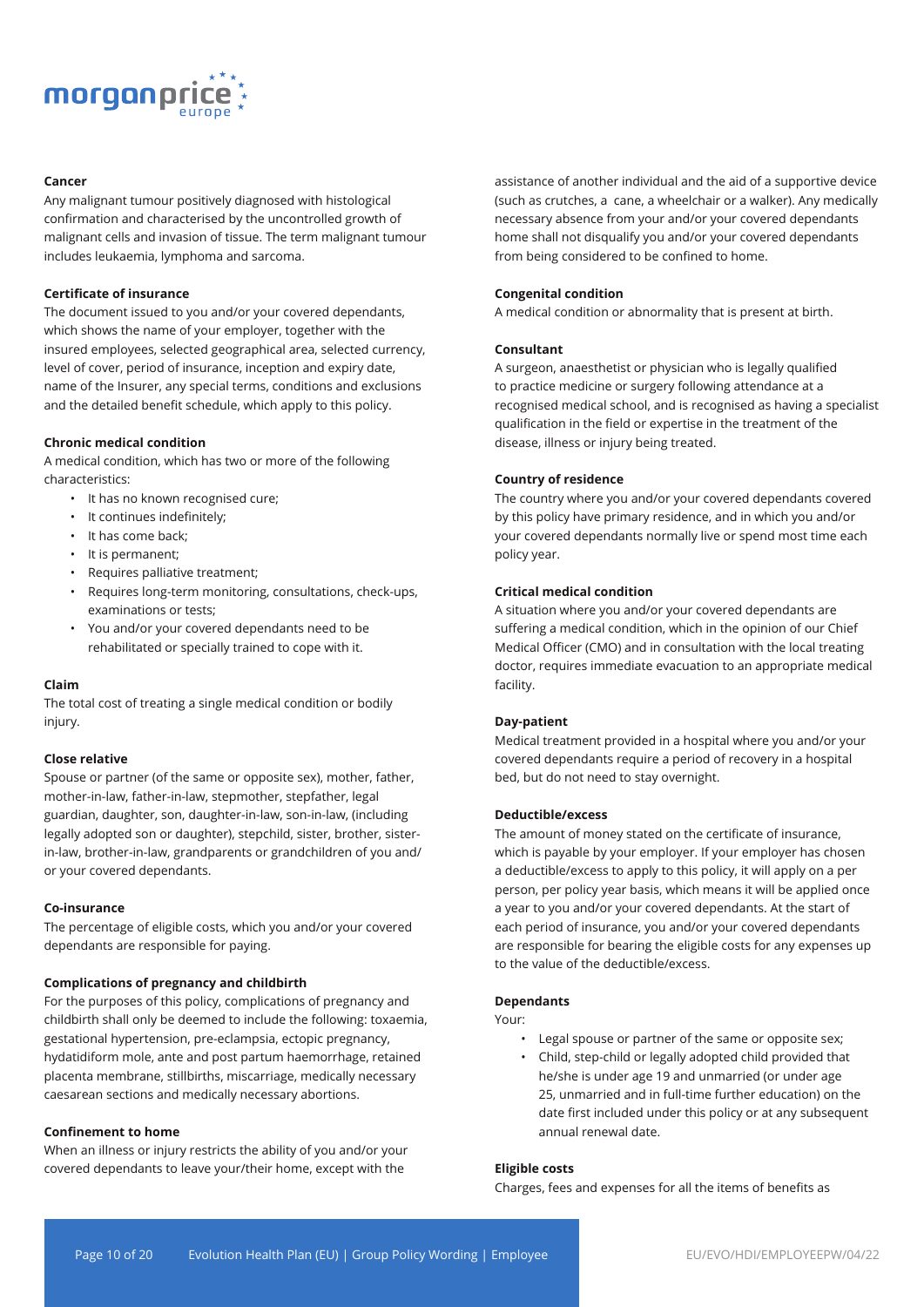

displayed on the detailed table of benefits attached to the certificate of insurance.

#### **Emergency dental treatment**

Dental treatment necessary as a result of an accident caused by an extra-oral impact, received within 48 hours from the date and time of the accident, for the immediate relief of pain caused by natural teeth being lost or damaged.

#### **Emergency treatment**

Medical treatment given to evaluate and treat an acute medical condition, whether resulting from an accident or sudden onset of an illness, where it is reasonable for you and/or your covered dependants to believe the symptoms of your and/or your covered dependants condition are of such severity in nature, that failure to seek immediate medical treatment could result in either placing your and/or your covered dependants health in serious jeopardy or causing impairment of bodily function.

#### **Emergency medical transfer or evacuation**

Medically necessary emergency transportation and medical care approved by us when the facilities in the place of incident are not able to provide the care required. This includes medical care during the process of transporting you and/or your covered dependants, when suffering from a critical medical condition, to the nearest suitable hospital that can provide the necessary treatment.

#### **Employee**

A person who is in active service on a full-time basis with the employer or on contract employment. It does not mean a person in casual employment. This may include a sole proprietor, or partner or director of the employer.

#### **Employer**

The employer of the persons to be covered by the group policy, or in the case of a non-employee group policy accepted by us, the sponsoring organisation through which the policy offered, effected and administered, and to which the group certificate is issued.

#### **Expiry date**

The date on which all insurance cover under this policy ends.

#### **External prosthesis**

An external device (i.e. artificial limbs) that substitutes or supplements a missing or defective part of the body.

#### **Geographical area**

One of the four different areas as shown in the certificate of insurance, which comprise of the following countries:

**Area 1:** Albania, Andorra, Austria, Belarus, Belgium, Bosnia Herzegovina, Bulgaria, Channel Islands, Croatia, Cyprus, Czech Republic, Denmark, Estonia, Finland, France, Germany, Gibraltar, Greece, Greenland, Hungary, Iceland, Ireland, all islands of the Mediterranean, Isle of Man, Italy, Latvia, Liechtenstein, Lithuania, Luxembourg, Macedonia, Madeira, Malta, Moldova, Monaco, Montenegro, Netherlands, Norway, Poland, Portugal, Romania, Russia (West of the Urals), Serbia, Slovakia, Slovenia, Spain, Sweden, Switzerland, Turkey, Ukraine, United Kingdom and Vatican State.

**Area 2:** Worldwide excluding China, Hong Kong, Singapore and United States of America.

**Area 3:** Worldwide excluding United States of America.

**Area 4:** Worldwide.

#### **Group Certificate**

The certificate of insurance issued to the employer, who is named on the Group Application Form (EU), which forms part of the contract of insurance between the Insurer and the employer.

#### **Home country**

The country for which you and/or your covered dependants hold a current passport. Where you and/or your covered dependants hold dual nationality, the home country will be the one stated on the application form completed at the start date of this policy.

#### **Hospice**

A facility that specialises in the care of people who are terminally ill with special concern for death with dignity.

#### **Hospital**

Any facility under the constant supervision of a resident physician, which is legally licensed as a medical or surgical hospital in the country where it is located.

#### **Illness**

Any sickness, disease, disorder or alteration in your and/or your covered dependants state of health diagnosed by a physician.

#### **In-patient**

Medical treatment provided in a hospital where you and/or your covered dependants are admitted and, out of medical necessity, occupy a bed for one or more nights, but not exceeding 12 months in total, for any one medical condition.

#### **Insured Person/You/Your/Yourself**

You and/or your covered dependants shown on the certificate of insurance.

#### **Insurer**

HDI Global Specialty SE

#### **Level of cover**

One of the five different levels of cover available under the Evolution Health Plan (EU) as shown on the certificate of insurance, which will be one of the following:

- **Standard**
- **Standard Plus**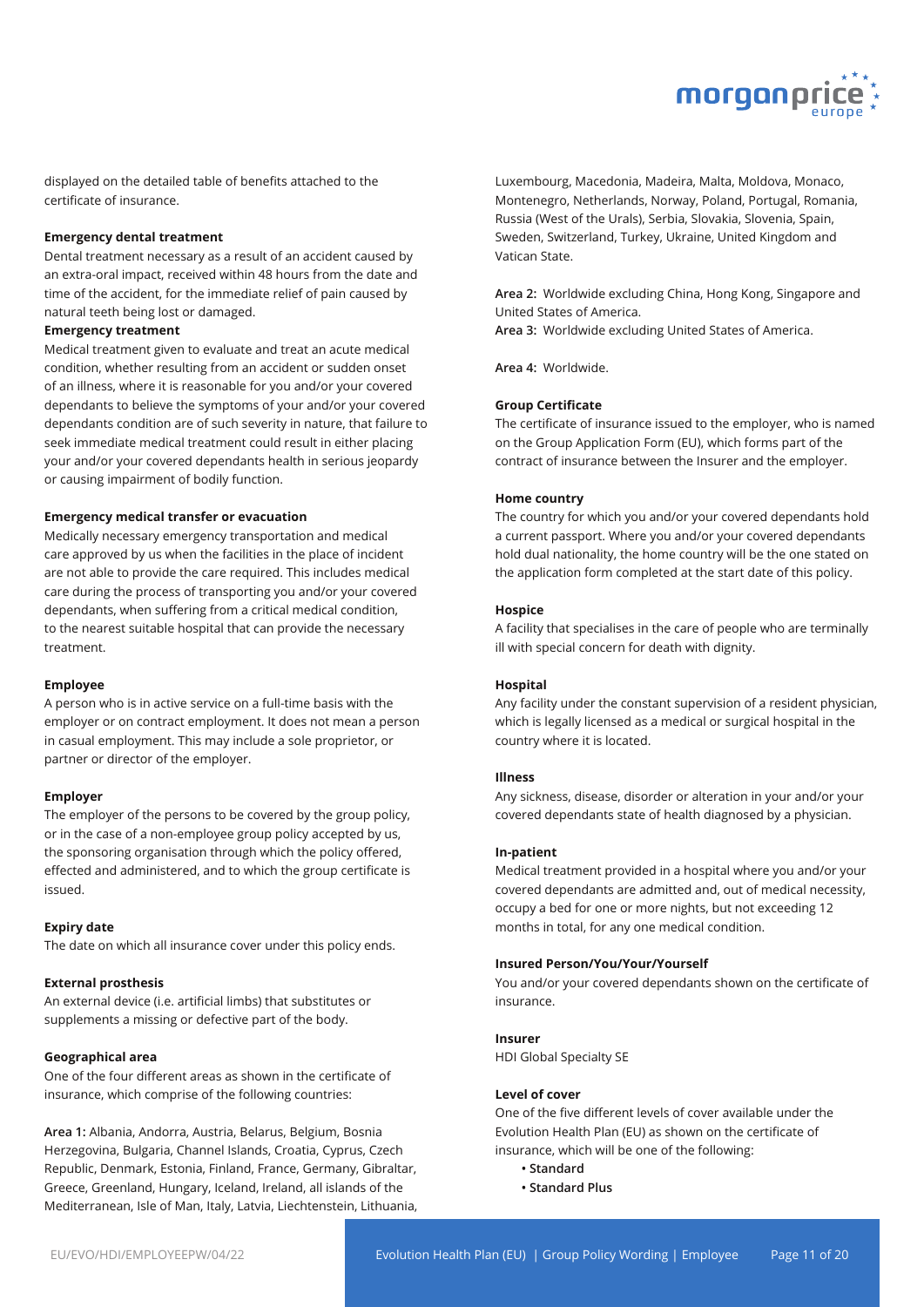

- **Comprehensive**
- **Premium**
- **Elite**

#### **Lifetime limit**

The maximum amount of money we will pay, during the lifetime of this policy, in respect of benefits marked with a lifetime limit on the benefit schedule attached to the certificate of insurance.

#### **Local ambulance services**

Provision of ambulance to transport you and/or your covered dependants to hospital in a medical emergency.

#### **Medical condition**

Any disease or illness (including psychiatric illnesses), not otherwise excluded by this policy.

#### **Medical treatment**

The provision of recognised medical and surgical procedures and healthcare services, which are administered on the order of, and under the direction of a physician, for the purposes of curing a medical condition, bodily injury or illness or to provide relief of a chronic medical condition.

#### **Medical Practitioner**

A person who is legally qualified in medical practice following attendance at a recognised medical training facility to provide medical treatment, and who is licensed in the country where the treatment is received.

#### **Membership listing**

The schedule that details you and/or your covered dependants who are covered under the Group Evolution Health Plan (EU). Your employer must provide us with full names, date of birth, nationalities and country of residence for you and/or your covered dependants who will be included in the Group plan.

#### **Newborn**

A baby who is within the first 16 weeks of its life following birth.

#### **Nurse**

A registered nurse who has graduated from a nursing program and met the requirements outlined by a country, state, province or similar licensing body to obtain a nursing license, and delivers clinical treatment alongside doctors and other healthcare professionals.

#### **Organ implantation**

Medical treatment undertaken to perform the implantation of the following natural human organs: kidney, liver, heart, lung, stem cell, bone marrow and skin grafts (where medically necessary and not for cosmetic purposes).

#### **Out-patient**

Medical treatment provided to you and/or your covered dependants by, or on the recommendation of a physician, which does not involve an admission to hospital either on an in-patient or day-patient basis.

#### **Overall maximum benefit**

The maximum amount of costs that will be paid to, or a payment made, on behalf of you and/or your covered dependants during each period of insurance.

#### **Palliative treatment**

Treatment where the primary purpose is only to offer temporary relief of symptoms, rather than to cure the medical condition causing the symptoms.

#### **Period of insurance**

The period of time as shown on the certificate of insurance during which this policy is effective, subject to payment of the required premium.

#### **Physician**

A legally licensed medical/dental practitioner who is authorised by the appropriate governing authorities to practice medicine in the country where treatment is provided.

#### **Physiotherapy**

Medical treatment provided by a licensed and qualified physiotherapist. Physiotherapy does not include ante-natal and maternity exercises, manual therapy, sports massage or occupational therapy.

#### **Plan type**

The name of the level of benefits that applies as detailed on the certificate of insurance.

#### **Policyholder**

The employer who subscribes to this policy, on behalf of you and/ or your covered dependants, who is responsible for paying the premium and ensuring that the policy terms and conditions are adhered to.

#### **Pre-authorisation**

The process whereby you and/or your covered dependants seek approval from us prior to undertaking treatment or incurring costs.

#### **Pre-existing medical condition**

Any medical condition, psychological condition or 'related condition' for which you and/or your covered dependants have suffered any symptoms (whether investigated or not), consulted any medical practitioner for check-ups or monitoring of a condition, received follow-up examinations, medical treatment or advice, or been prescribed or taken medicine, including over the counter drugs, special diets, injections or physiotherapy, or was reasonably aware existed, in the 5-year period prior to your and/ or your covered dependants start date. A 'related condition' is deemed to be any medical condition that is either an underlying cause of, or directly attributable to, the medical condition, subject to claim.

#### **Premature baby**

A baby born before the start of the  $37<sup>th</sup>$  week of pregnancy.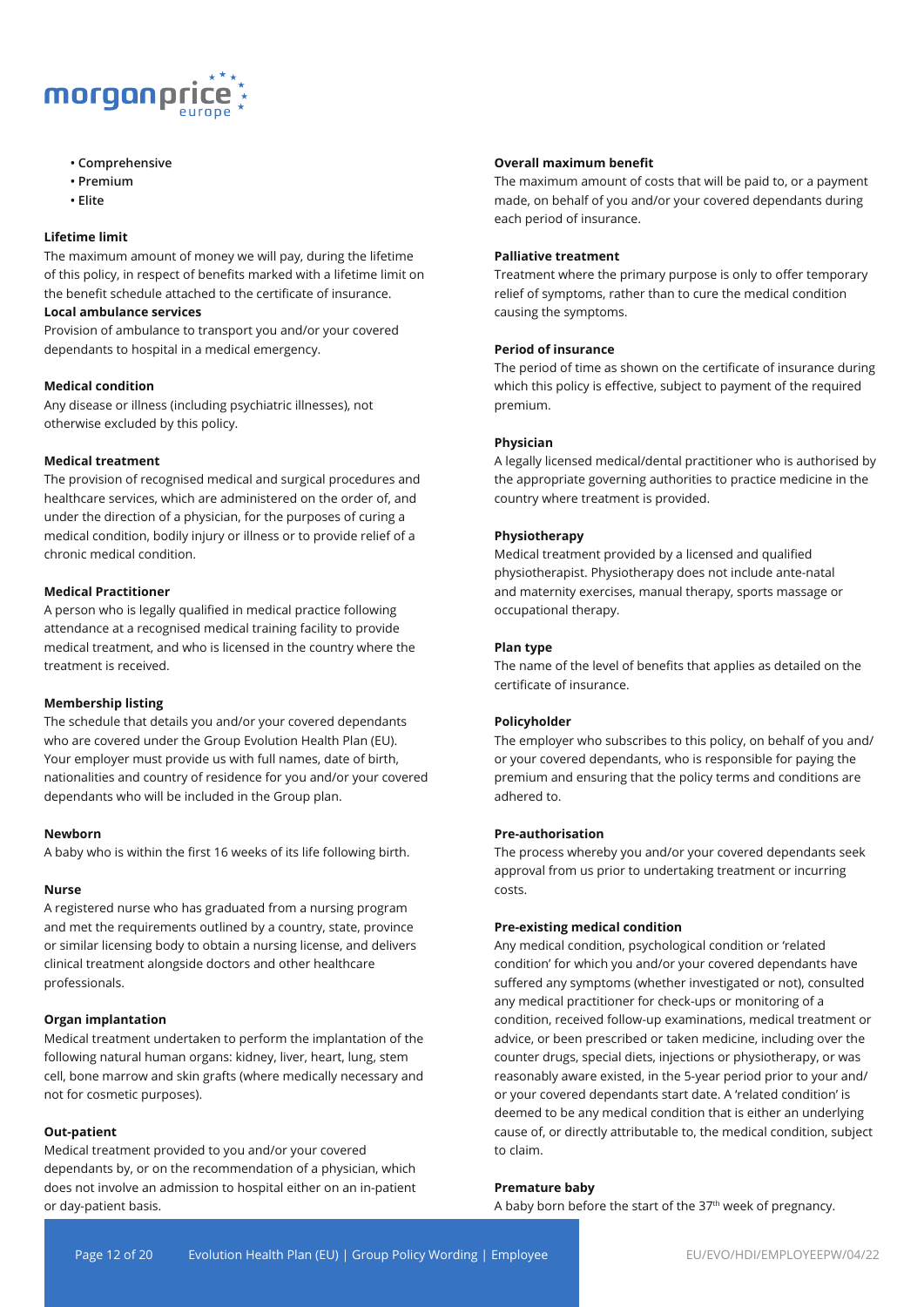

#### **Prescription drugs**

Medications and drugs whose sale and use are legally restricted to the order of a physician. Drugs, medicines and other medicaments purchased 'over the counter' without a physician's prescription are not covered by this policy.

#### **Principal member**

Your employer.

#### **Start date**

The date that insurance cover under this policy first starts for you and/or your covered dependants.

#### **Subrogation**

Our right to act as your and/or your covered dependants substitute to pursue any rights you and/or your covered dependants may have against a third party, who is liable for a claim paid by us under this policy.

#### **Usual, Customary and Reasonable**

The charges that would typically be made for the treatment that you and/or your covered dependants receive in the location where treatment is received. If there is any dispute relating to usual, customary and reasonable, we will identify the amount typically charged by obtaining three quotations for the disputed treatment and we will settle costs based on an average of the three quotations.

#### **Waiting period**

The period during, which no benefit is payable for treatment costs when a waiting period is shown in the benefit schedule. Only costs incurred after the waiting period will be eligible for consideration.

#### **We/Us/Our**

HDI Global Specialty SE, in conjunction with Morgan Price (Europe) ApS, who are responsible for administering this policy on behalf of the Insurer.

## **6 General exclusions**

The following exclusions apply to all benefits of this policy. Please note, any consequences resulting directly or indirectly from these exclusions are also excluded.

We will not pay claims for any of the following:

- 1. The first 25% of costs for any claims not pre-authorised, where required.
- 2. Any treatment costs that occur after the expiry date of this policy.
- 3. Any medical condition, psychological condition or 'related condition' for which you and/or your covered dependants have suffered any symptoms (whether investigated or not), consulted any medical practitioner for check-ups or

monitoring of a condition, received follow-up examinations, medical treatment or advice, or been prescribed or taken medicine, including over the counter drugs, special diets, injections or physiotherapy, or was reasonably aware existed, in the 5-year period prior to the start date. A 'related condition' is deemed to be any medical condition that is either an underlying cause of, or directly attributable to, the medical condition subject to claim.

- 4. Medical treatment for alcoholism, drug and substance abuse/dependency. This includes treatment for being under the influence and/or suffering from the effects of alcohol, intoxicants, drugs or narcotics.
- 5. Medical treatment for any addictive and/or compulsive disorder.
- 6. Deliberate self-inflicted injury, needless self-exposure to peril (except in an attempt to save human life), suicide, attempted suicide or self-harm.
- 7. Dietary supplements, nutritional supplements, body-building supplements and substances, fibre, fatty acids, amino acids, vitamins, minerals and organic substances regardless as to whether prescribed by a physician, except as provided for under item 3H Complementary Therapies and 2 Cancer care Benefit.
- 8. Contraception, sterilisations or its reversal (including vasectomy), fertilisation, impotence, venereal disease (including testing), sexually transmitted diseases, gender reassignment or any other form of sexual related condition.
- 9. Medical treatment for any form of assisted reproduction (including in vitro fertilisation) and its consequences, including any resulting pregnancy and childbirth or complications of the assisted reproduction treatment or complications of any resulting pregnancy and childbirth.
- 10. Any act that is fraudulent, illegal, criminal, deliberately careless or reckless on your and/or your covered dependants part.
- 11. Any claim arising in the course of travel undertaken against medical advice or where you and/or your covered dependants could have reasonably foreseen a medical condition would arise.
- 12. Any claims arising from air travel where you and/or your covered dependant are more than 28 weeks pregnant.
- 13. Costs associated with medical treatment of a premature baby after the initial 2 months from date of birth.
- 14. Any claims arising from birth injuries or defects, congenital illness/abnormality except where covered within the detailed benefit schedule under section 8, items A and B.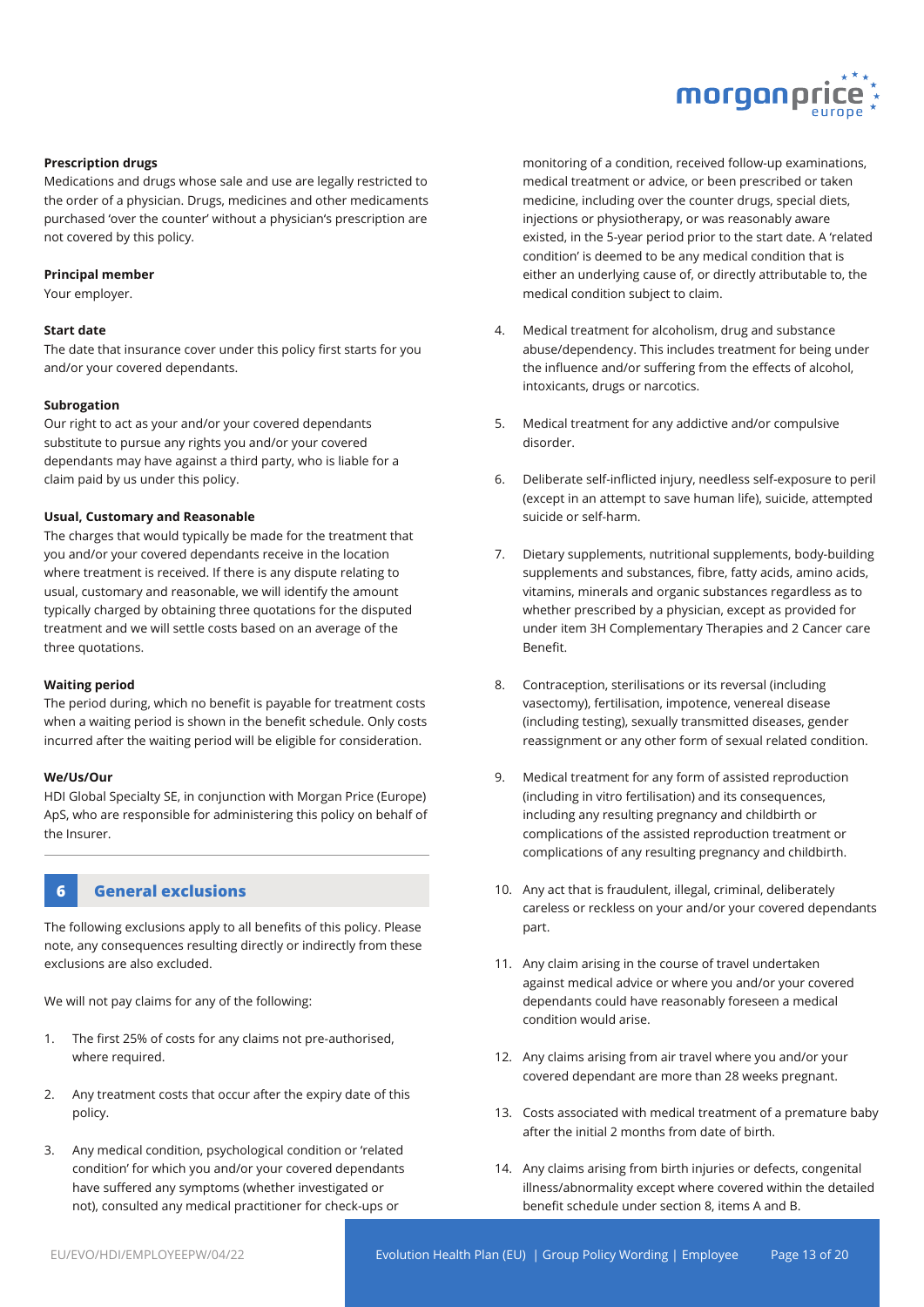

- 15. Medical treatment for Human Immunodeficiency Virus (HIV) or HIV related illness, including Acquired Immune Deficiency Syndrome (AIDS) or AIDS related complex (ARC) and any similar infections, illnesses, injuries or medical conditions arising from these conditions, except where covered on the benefit schedule under section 4, item B.
- 16. Any treatment which is experimental and/or unproven. We deem this to be any treatment not recognised scientifically by the official government control agency of the country where treatment is received.
- 17. Any treatment and/or use of drugs/medicines not licensed by the official government control agency of the country where treatment is received or not used in accordance with their licensed indications.
- 18. Drug therapy and/or treatment provided by a physician who is unlicensed in the country treatment is received.
- 19. Routine or preventative medicines, vaccinations of any kind and general health check-ups, unless specifically covered by the selected plan type.
- 20. Cosmetic surgery, cosmetic treatments or remedial surgery, whether or not for psychological purposes, except when required as a direct result of an illness, injury or accident.
- 21. Any claims arising from weight loss, weight problems or eating disorders, including removal of fat or other surplus body tissue.
- 22. Any claims arising from snoring, insomnia, sleep apnoea or sleeping disorders, including sleep studies or corrective surgery.
- 23. Surgery (other than laser treatment surgery performed by an ophthalmic surgeon) to correct short or long sight or any other eye defect, unless caused as a result of an accident or medical condition.
- 24. Stem cell transplants for any medical condition apart from the treatment of cancer where it is pre-authorised.
- 25. Medical treatment performed by a physician who is a relative of you and/or your covered dependants, unless previously approved by us.
- 26. Claims arising from racing, other than on foot, and all professional sports (By professional we mean sports for which you and/or your covered dependants are paid to take part).

However, we reserve the right to load for or exclude hazardous activities that must be disclosed on the application form.

- 27. Any claim arising when you and/or your covered dependants are under military authority or is engaged in activities involving the use of firearms or physical combat or in an area of military conflict, except in connection with tourist trips made on a private basis during leave.
- 28. Any expenses relating to 'search and/or rescue' operations to find you and/or your covered dependants in mountains, at sea, in the desert, in the jungle and similar remote locations.
- 29. Any expenses relating to an air/sea rescue operation or an evacuation/transfer from any off-shore structure or ship.
- 30. Any expense not specifically stated in this policy as being insured and any expenses, which exceed the individual benefit limits or overall maximum benefit of the plan type.
- 31. Any expenses where no supporting documents are available.
- 32. Any accounts, bills or invoices received by us more than 3 months after the date of treatment or the date the service was given.
- 33. Accommodation and medical treatment costs in a hospital where it has effectively become your and/or your covered dependants home and where the admission is arranged wholly or partly for domestic reasons.
- 34. Accommodation and medical treatment costs in a nursing home, hydro spa, nature clinic, health farm, health spa, rest/ retirement/convalescent home or similar.
- 35. Medical treatment for learning difficulties, hyperactivity, attention deficit disorder, speech therapy, behavioural problems or development problems.
- 36. Any costs which are unnecessary, medically inappropriate or are over and above what is usual, customary and reasonable for the services provided. Usual, reasonable and customary will be for the area or country where treatment is received, not for the hospital itself.
- 37. Any claim in any way caused or contributed to, by the use or release or the threat thereof of any nuclear weapon or device, chemical or biological agent.
- 38. Any claims resulting from war, invasion, act of foreign enemy hostilities (whether war be declared or not), civil war, rebellion, revolution, insurrection, military or usurped power or, taking part in civil commotion or riot of any kind, except where injury is sustained as an innocent bystander.
- 39. Bodily injury or illness caused by an Act of Terrorism, except where such injury/illness is sustained as an innocent bystander, excluding any Act of Terrorism involving the use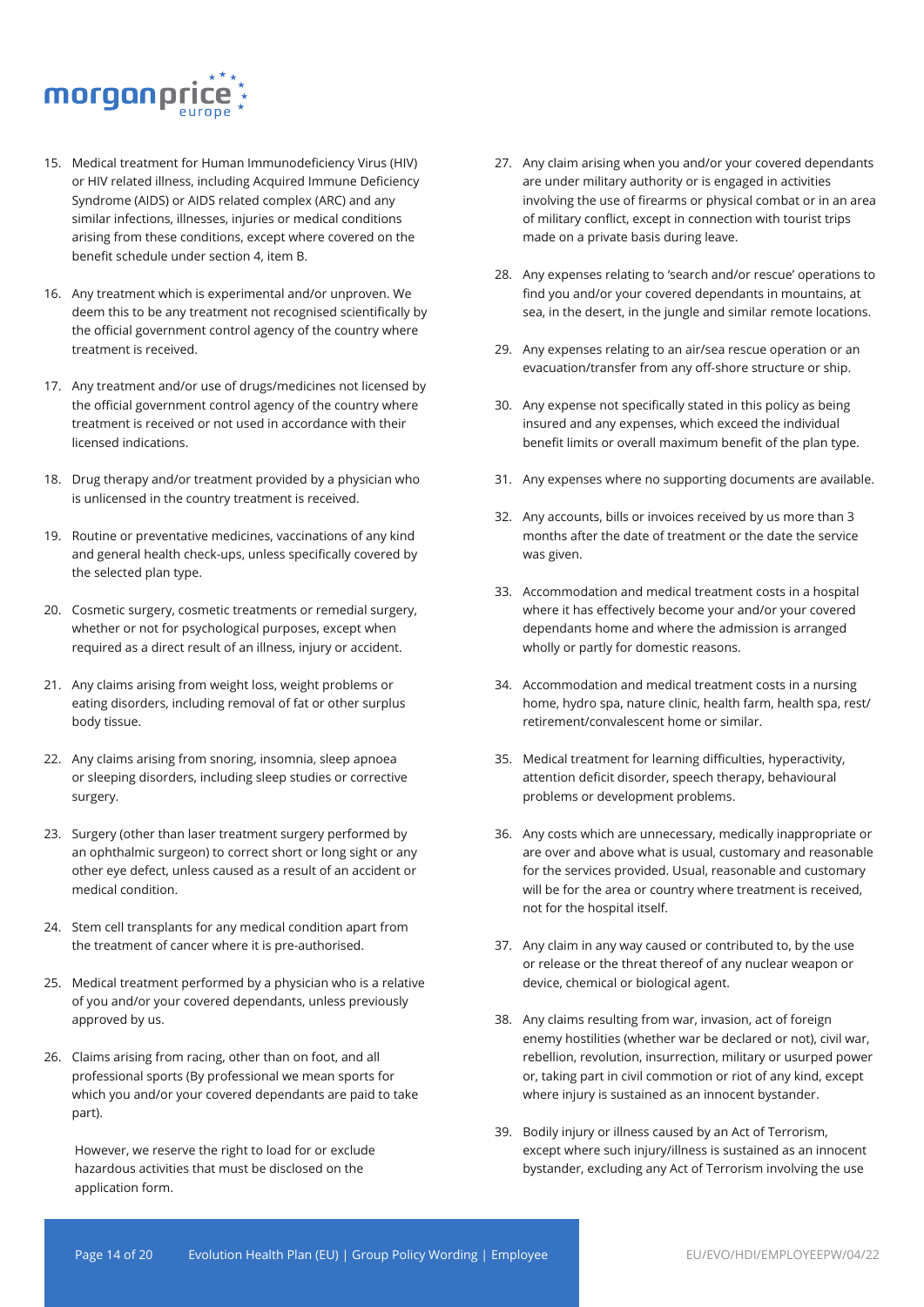

of nuclear weapons or devices, chemical or biological agents. For the purposes of this policy, an Act of Terrorism means an act, including but not limited to, the use of force or violence and/or the threat thereof, of any person or group(s) of persons whether acting alone or on behalf of or in connection with any organisation(s) or government(s), committed for political, religious, ideological or similar purposes or reasons including the intention to influence any government and/or to put the public or any section of the public, in fear.

- 40. Any expense which at the time of happening, is covered by any other existing insurance plan or state cover. If there is other cover in force, you and/or your covered dependants must tell your employer when they first contact us.
- 41. Costs which you and/or your covered dependants would have otherwise had to pay in any event.
- 42. Any loss arising from the medical services in this policy, unless negligence on our part can be demonstrated.
- 43. Any costs incurred where you and/or your covered dependants have travelled to a country/area, which the Government or Embassy, of your and/or your covered dependants home country, have advised against travelling to.
- 44. Medical treatment related to podiatry and/or chiropody, including, but not limited to, bunions and ingrown toenails.
- 45. If you and/or your covered dependants wear glasses or contact lenses prior to the start date of this policy, replacement spectacles, contact lenses or laser eye surgery are excluded from cover.
- 46. Cover for replacement of existing crowns, inlays, fillings, bridges or missing teeth prior to the start date of this policy are excluded. These are classified as pre-existing.
- 47. Claims arising from the use of e-cigarettes.
- 48. No cover is provided under this policy if general medical advice has not been followed.
- 49. Costs for the provision of medical reports or completion of claim forms or translations.
- 50. Any motorcycle accident where a crash helmet has not been worn, whether or not it is required by law in the country of claim.
- 51. Any 'over the counter' drugs or medicines, even if prescribed by a physician.
- 52. Please note, no cover is available for implantation of any other organ either of a natural or artificial nature.

53. There is no cover for any accidents or medical treatment required as a result of using electric or motorised scooters (the two/three wheeled variety that you stand on) whether being driven on the road or off the road, legally or illegally.

## **7 General policy administration**

#### **a. Commencement of cover**

Your and/or your eligible dependants cover can start once we have accepted your employers application form and their first premium payment has been received by us, including any applicable taxes.

You and/or your eligible dependants start date will be shown on the certificate of insurance. Your and/or your eligible dependants cover start date must be within 30 days from the date that your employer signed the application form.

We will provide your employer with a PDF certificate of insurance, any relevant endorsements, a benefit schedule and membership card(s), which includes details of the emergency claims contact details.

#### **b. Adding or removing your dependants**

Applications to add eligible dependants may be made at any time during the period of insurance by your employer, subject to payment of the required premium.

A healthy newborn child may be added to this policy from their date of birth, provided we received a completed application form from your employer within 14 days of their date of birth. If your employer notifies us after this period, we will add the newborn child from the date we receive the completed application form and not their date of birth. If the newborn has known medical conditions, these will need to be declared on an FMU application form and we will advise what cover we can offer.

Please note that submission of a claim under item 7 – Maternity Benefits, does not constitute formal notification for the newborn to be added to this policy. A completed application form is required.

If you wish to delete any of your dependants from this policy, your employer must make this request in writing. Deletion will be made from the date that written notification is received.

#### **c. Maintaining cover**

Subject to satisfying any specific eligibility criteria and payment of the required premium, this policy will remain in force during the period of insurance and is renewable for successive 1-year periods at the prevailing terms, premium rates and benefits.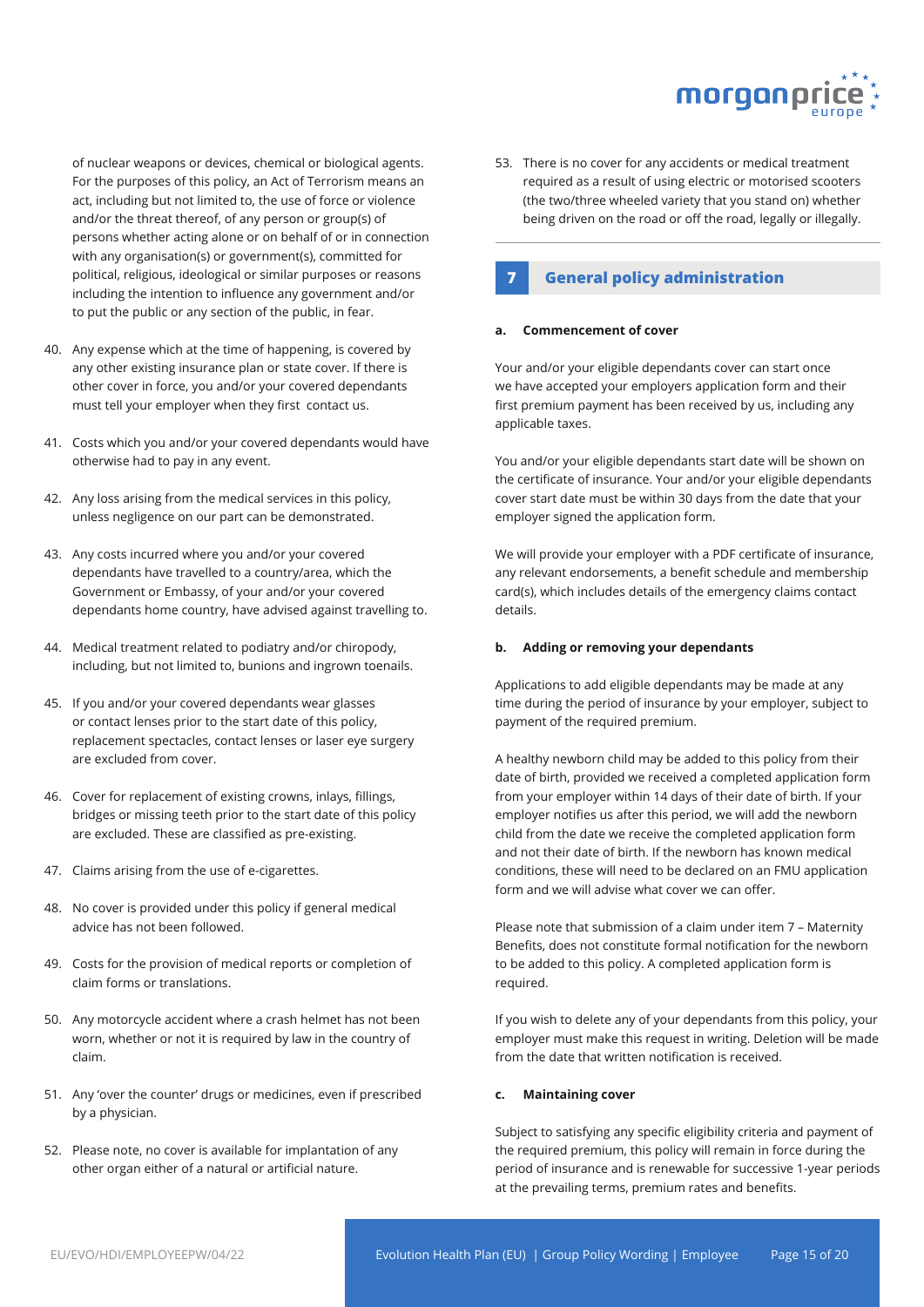

We will not cancel this policy because of either a deterioration in the health of you and/or your covered dependants or the number/ value of claims you and/or your covered dependants make, unless we are prohibited by insurance law or legislation, or decide not to continue to underwrite this type of insurance in your and/or your covered dependants country of location.

If we decide to stop underwriting this policy, we shall give your employer as much notice as possible in writing prior to their next annual renewal date.

#### **d. Alterations to this policy**

We may change the premium rates, terms, conditions and benefits of this policy from time to time, but any such changes will not apply until the next annual renewal date first following the introduction of such changes.

No alteration or waiver of the terms, conditions and benefits of this policy shall be accepted unless it is in writing by one of our authorised company officials.

#### **e. Changing the plan type**

Your employer may only apply to change this plan type at the annual renewal date of this policy. If we accept your employers application, we reserve the right to apply a variation in cover to any medical conditions, which pre-existed the date of such change.

Your employer may change the geographical area during the period of insurance if you and/or your covered dependants relocate to a country of residence, which is located outside of the geographical area chosen at the start date or subsequent annual renewal date.

We reserve the right to apply a variation in cover to any medical conditions, which pre-existed the date of such change.

#### **f. Policy duration and premium payment**

This is an annual contract, which is renewable each year, subject to the terms and conditions in force at the annual renewal date, and subject to payment of the applicable renewal premium.

All premiums are payable in advance of cover being provided under this policy. Premiums can be paid by bank transfer or by debit/credit card.

Premiums (and any applicable taxes) are payable monthly, quarterly, semi-annual or annually but this is an annual contract of insurance. If your employer elects to pay the premium in instalments, they will be charged an administration fee. Your employer is still responsible for paying the entire annual premium, even if we have agreed they may pay by instalments. If we do

agree your employer can pay by instalments, then they must ensure the credit/debit card they supply is valid for the entire period of the policy year.

We reserve the right to withdraw frequency payment facilities and/or charge an administration fee for non-payment.

This policy will be cancelled if a payment date is missed, although we may subsequently reinstate cover if an outstanding payment is received within 30 days of its due date.

If we agree to reinstate cover, we reserve the right to apply revised underwriting terms to this policy.

If a premium is outstanding, any claims will be suspended and will not be settled until the outstanding premium is received by us.

If any premium is unpaid at the end of this 30-day period, we will cancel this policy from the date that the unpaid premium was due. Any outstanding premium will be deducted from the credit/debit card supplied.

Premiums are payable in the currency of this policy, which your employer elected at the start date of this policy.

We reserve the right to alter premiums at any time but if we do so, the new premiums will not be effective until your employers annual renewal date.

We reserve the right to alter the amount of Insurance Premium Tax (IPT), government levies or other taxes as and when they change by law and to apply them at the next premium due date.

If having purchased this policy, your employer decides that it does not meet their requirements, they will need to return the policy documents to us within 14 days of receipt, together with written cancellation instructions. Provided no claims have been paid and/ or pre-authorisation has been given, we will refund any premium they have paid.

#### **g. Temporary return to your home country**

For nationals of the United States of America, cover can remain in force for temporary return and visits to your and/or your covered dependants home country up to a maximum of 90 days in total during each period of insurance, provided that your and/or your covered dependants home country is included within your and/ or your covered dependants selected geographical area. This policy will automatically terminate after 90 consecutive days in the United States of America – refer to "Termination".

For nationals of all other countries worldwide, there is no restriction for temporary return and visits to your and/or your covered dependants home country, provided your and/or your covered dependants home country is included within your and/or your covered dependants selected geographical area.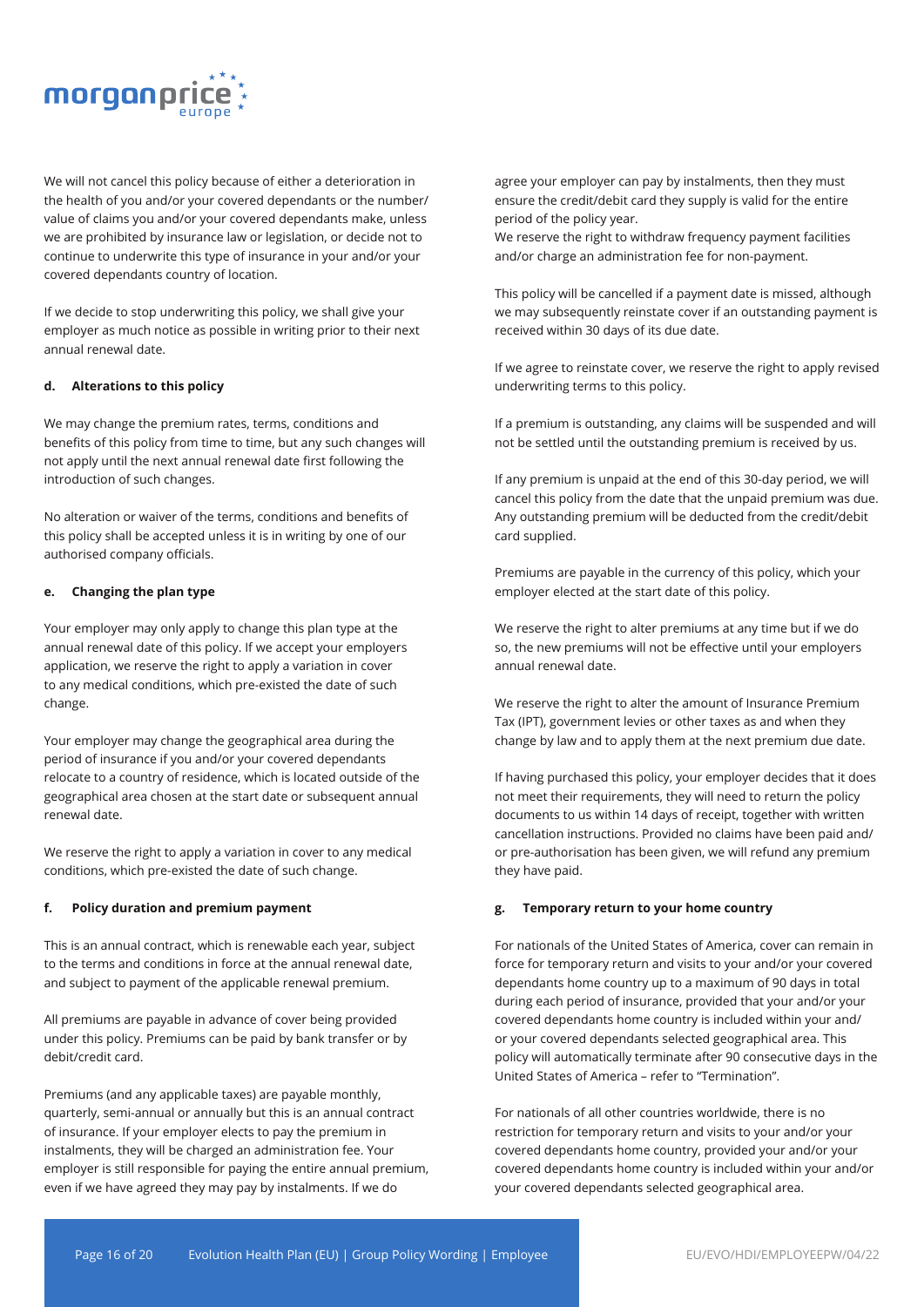

Where your and/or your covered dependants home country falls outside of your and/or your covered dependants selected geographical area, please refer to Item 11A – Emergency Out of Area Treatment.

#### **h. Cancelling this policy**

If you are no longer an active employee of the policyholder, you and/or your covered dependants are not eligible for cover under the Group Evolution Health Plan (EU). Your employer will contact us and provide us with your leaving date. Your and/or your covered dependants certificate of insurance will be cancelled with effect from that date and you and/or your covered dependants will no longer be eligible for the benefits outlined in the certificate of insurance.

Once we have received your employers cancellation notification and provided no claims or pre-authorisations have been put in place in the current 12-month period of insurance, a pro-rata refund may be applicable. If a claim has been made, then no refund will be due and any outstanding instalment premiums remain payable.

If your employer cancels this plan, we reserve the right to charge an administration fee of £/€/\$30.

We will not cancel this policy because of eligible claims made by you and/or your covered dependants. We reserve the right to cancel this policy at any time if you and/or your covered dependants have:

- Misled us by misstatement or concealment or failed to answer any question about this policy honestly and fully; or
- Made or attempted to make a false or fraudulent claim or uses any methods to try to make a fraudulent claim; or
- Your employer fails to pay the premium due.

#### **i. Termination**

This policy will automatically end in any of the following situations:

- Your employer fails to pay the premium on the date due. At our absolute discretion, we may reinstate the cover if the outstanding premiums are paid to us in full, although we reserve the right to apply revised underwriting terms to this policy.
- Where you and/or your covered dependants have acted in a fraudulent manner or deliberately claimed benefit either directly or indirectly, to obtain unreasonable pecuniary advantage, which is to our detriment.

• For nationals of the United States of America only, 90 days after you and/or your covered dependants return to your and/or your covered dependants home country. This 90-day period shall be reduced by the number of days that have already been spent on temporary return and visits to the United States of America during the period of insurance. If there are less than 90 days to run until the expiry date, then cover shall cease on the expiry date.

On termination of this policy for whatever reason, our liability will immediately cease.

#### **j. Death of you and/or your covered dependants**

Should you and/or your covered dependants die during the period of insurance, any dependants who are insured can continue to be covered for the remainder of the period of the insurance at the discretion of your employer.

#### **k. Other insurance**

If there is any other insurance covering any of the benefits that are provided under this policy for which a claim is made, then you and/or your covered dependants must disclose this to us at the time of submitting the claim.

In these circumstances, we will not be liable to pay or contribute more than our proper rateable proportion.

If it transpires that you and/or your covered dependants have been paid for all or some of the claim costs by another source or insurance, we have the right to a refund from you and/or your covered dependants. We reserve the right to deduct such refund from you and/or your covered dependants from any impending or future claim settlements, or to cancel this policy from the start date or subsequent annual renewal date without a refund of premium.

#### **l. Subrogation**

If someone else is responsible, we may take court action in your and/or your covered dependants name to recover any claims we have paid. We will pay for the cost of taking this action and it will be for our benefit. You and/or your covered dependants are not authorised to admit liability for any eventuality or give a promise of undertaking to anyone, which binds the Insured, an Insured Person(s), or Us.

#### **m. Help and intervention**

Our help and intervention depends upon, and is subject to, local availability and has to remain within the scope of national and international law and regulations. Our intervention depends upon us obtaining the necessary authorisations issued by the various competent authorities concerned.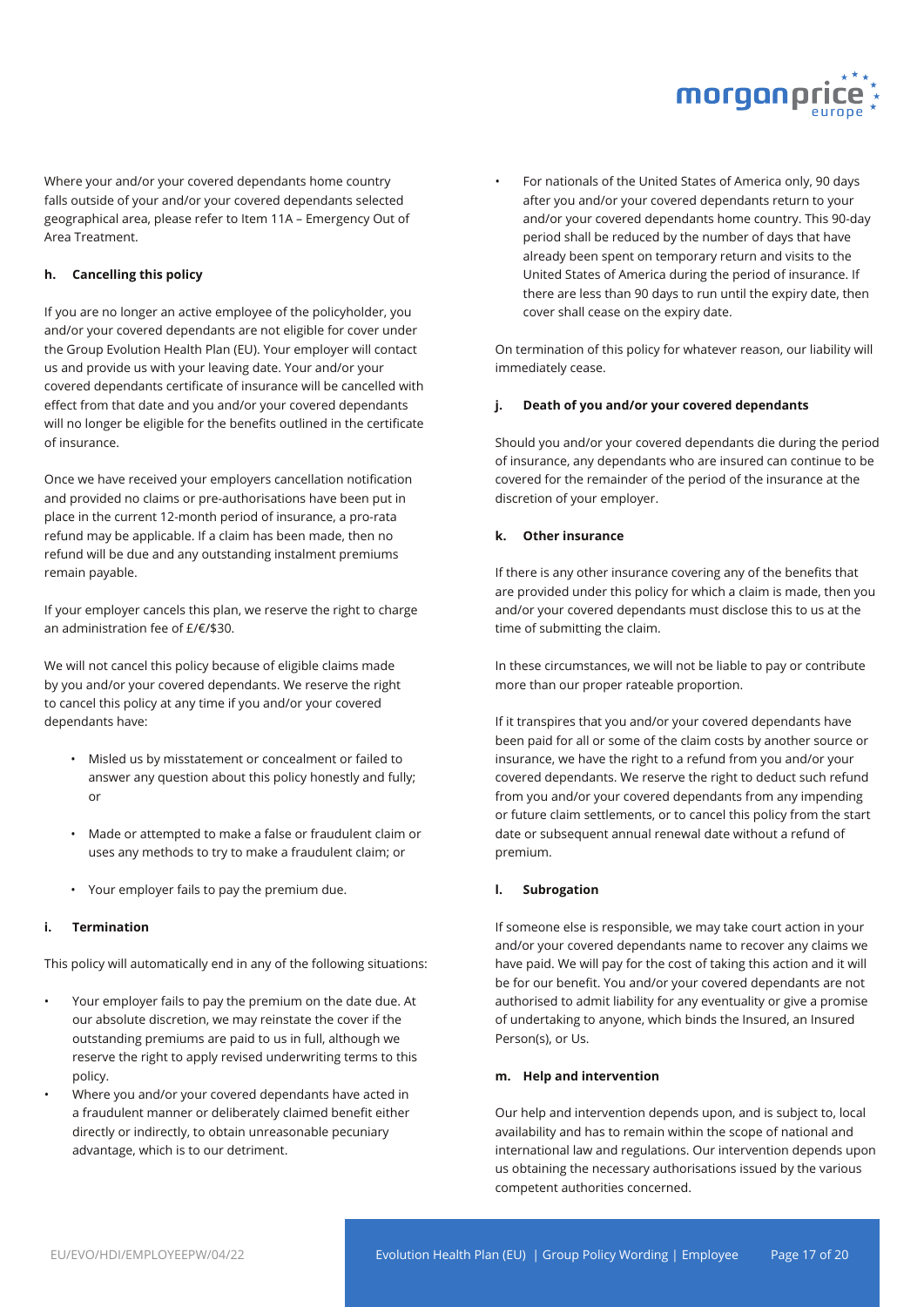

#### **n. Compliance**

Your and/or your covered dependants full compliance with the terms and conditions of this policy is necessary before a claim will be paid.

#### **o. Governing law**

This contract of insurance shall be governed and construed in accordance with Danish law unless we agree otherwise. The courts of Denmark alone shall have exclusive jurisdiction in any dispute.

#### **p. Sanctions**

No insurer shall be deemed to provide cover and no insurer shall be liable to pay any claim or provide any benefit hereunder to the extent that the provision of such cover, payment of such claim or provision of such benefit would expose that insurer to any sanctions, prohibition or restriction under United Nations resolutions or the trade or economic sanctions, laws or regulations of the European Union, or United Kingdom or United States of America to the extent such compliance is not prohibited by applicable law.

#### **8 How to make a complaint**

If you feel we have not provided the level of service you expected, please follow the procedures outlined below:

- We consider a complaint to be any oral or written expression of dissatisfaction from a customer to an employee of Morgan Price (Europe) ApS, in connection with the provision of, or failure to provide, a service to the customer.
- You can notify us by telephone, face-to-face or in writing.

**Complaints Department Morgan Price (Europe) ApS ØENS Virksomhedsadministration ApS Lergravsvej 59, 1 2300 København S Denmark**

**Email: info@morgan-price.eu** 

**Tel: +44 (0) 1379 646730**

#### **How we deal with your complaint:**

• We will always respond in a courteous manner and we aim to resolve complaints within 3 business days following receipt (e.g. received Monday 10:00am, aim to resolve by Thursday 5:30pm).

- Occasionally, for more complex cases, we need additional time to investigate the concerns raised. In such cases, we aim to acknowledge the complaint within 5 business days, providing the name of the person dealing with it, as well as an indication of when to expect the matter to be concluded.
- If we cannot resolve the matter within 8 weeks we will write explaining why and point out the next steps available to you (i.e. referring your complaint to the The Insurance Complaints Board).
- If more than 8 weeks from the date of your complaint has passed and you have not received a final response, or you are dissatisfied with the final response you received (at any stage of the process), you can refer your complaint to the The Insurance Complaints Board (contact details are shown below).

#### **How we will respond to your complaint:**

- If we can resolve your complaint within 3 business days following receipt, you will be sent a summary resolution communication, which will confirm the matter has been resolved and details of the The Insurance Complaints Board.
- Where we have been unable to resolve the complaint within 8 weeks, we will write to you formally providing details of our investigation and outcome. This response will explain our position clearly and in plain language. The response will also detail your rights to refer your complaint to the The Insurance Complaints Board.
- If we agree to pay any redress or compensation, we will do so promptly.

Where we have reasonable grounds to be satisfied that another firm is solely or jointly responsible for the issues raised, the complaint will be referred to them promptly on your behalf. We will inform you of the referral, provide their contact details and follow the matter up with them to make sure your concerns are properly addressed.

#### **What to do if you remain dissatisfied with our final response:**

Having received our final response, if you remain dissatisfied you may be entitled to refer your complaint to The Insurance Complaints Board. There is a complaint fee of DKK 200.

Visit their website at www.ankerforsikring.dk

Tlf: 33 15 89 00 (from 10am - 1pm)

Your complaint must be submitted in writing using the form which can be downloaded from their website: https://ankeforsikring.dk/ Sider/english.aspx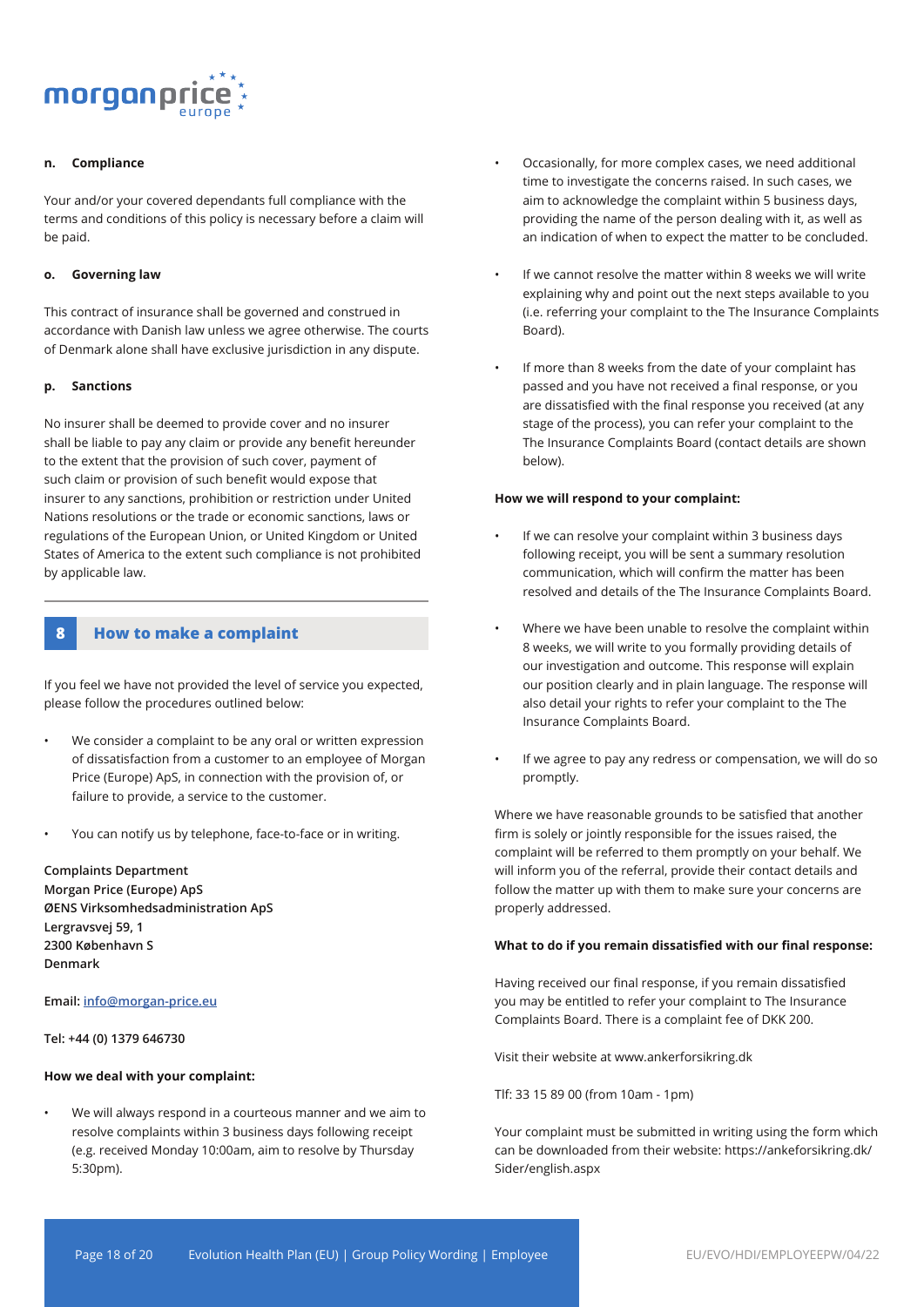

If the insurance contract has been concluded online, the complainant may also use the European Commission's platform for Online Dispute Resolution (ODR) using the following link: http://ec.europa.eu/consumers/odr/

#### **For all other complaints, please contact:**

**Complaints Officer HDI Global Specialty SE Podbielskistraße 396, 30659 Hannover, Germany**

**or send an email to complaints@hdi-specialty.com**